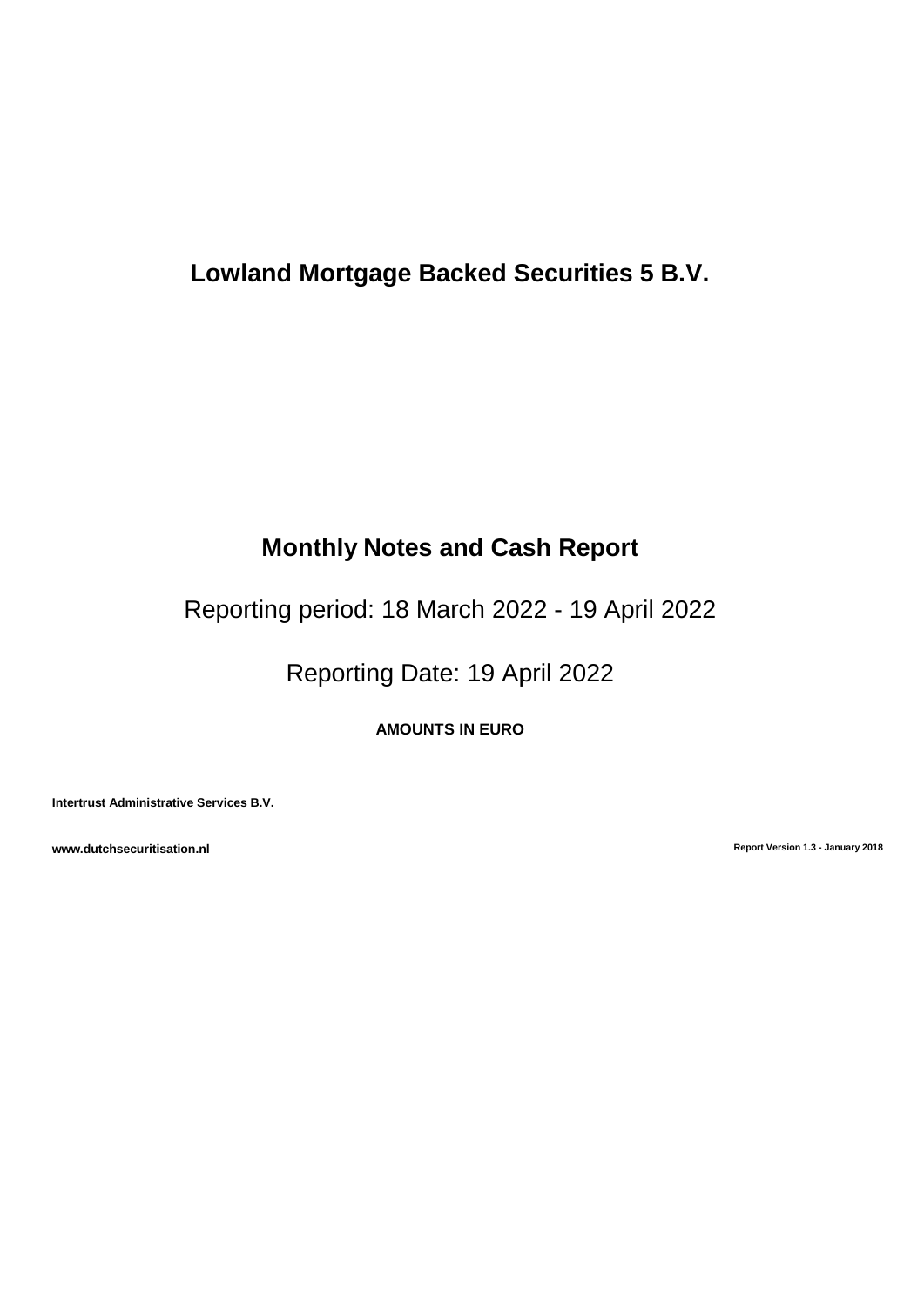## **Table of Contents**

|                                                   | Page |
|---------------------------------------------------|------|
| <b>Key Dates</b>                                  | 3    |
| <b>Bond Report</b>                                | 4    |
| Revenue Priority of Payments                      | 6    |
| <b>Redemption Priority of Payments</b>            |      |
| <b>Issuer Accounts</b>                            | 9    |
| Additional Information                            | 10   |
| <b>Triggers and Portfolio Limits</b>              | 12   |
| <b>Counterparty Credit Ratings &amp; Triggers</b> | 13   |
| Glossary                                          | 14   |
| Contact Information                               | 16   |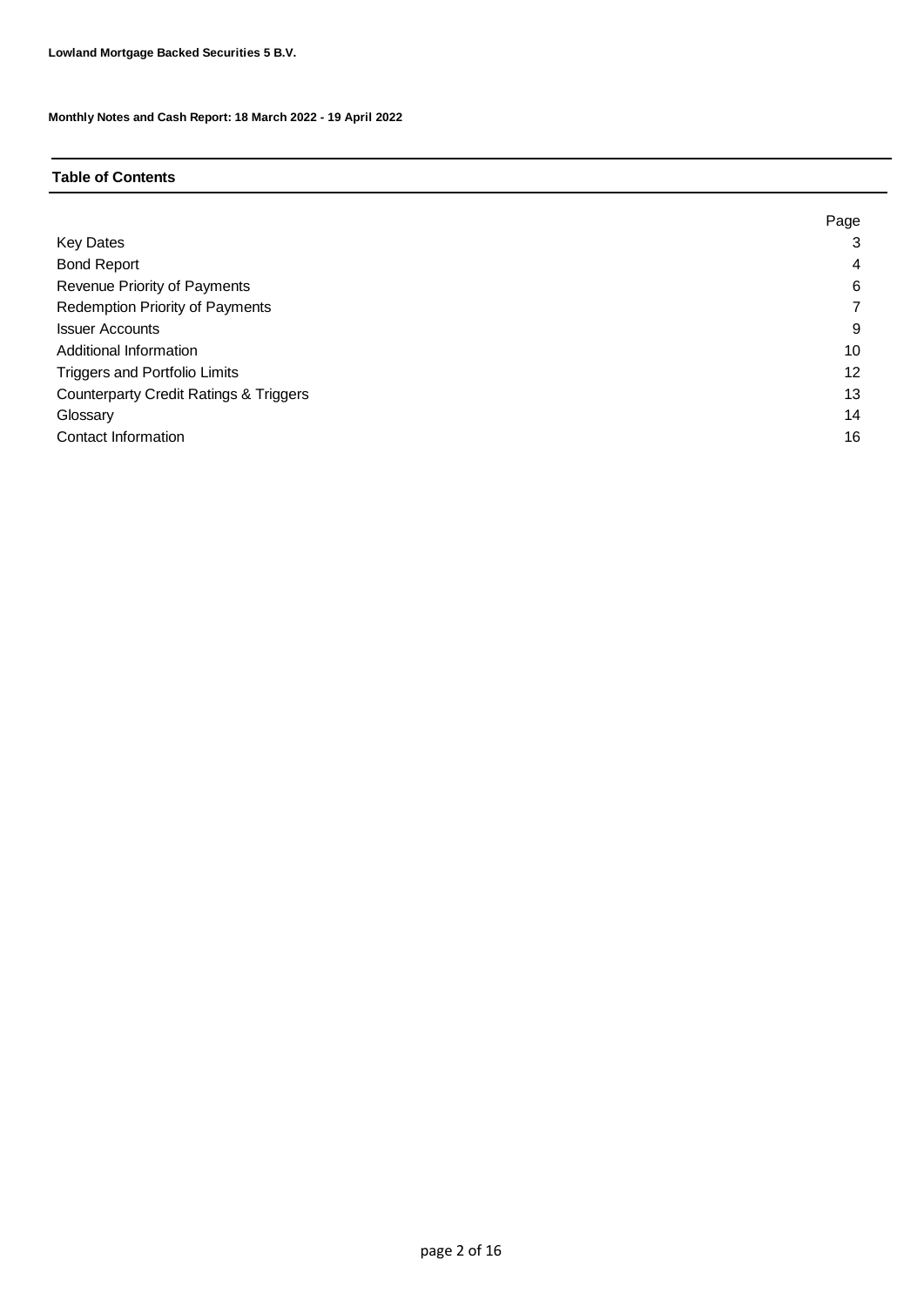## **Key Dates**

| <b>Note Class</b>                        | Class A1                   | Class A2                   | <b>Class B</b>             | Class C                    | Class D                    | Class E                      |
|------------------------------------------|----------------------------|----------------------------|----------------------------|----------------------------|----------------------------|------------------------------|
|                                          |                            |                            |                            |                            |                            |                              |
| <b>Key Dates</b>                         |                            |                            |                            |                            |                            |                              |
| <b>Closing Date</b>                      | 23 May 2018                | 23 May 2018                | 23 May 2018                | 23 May 2018                | 23 May 2018                | 23 May 2018                  |
| First Optional Redemption Date           | 18 May 2023                | 18 May 2023                | 18 May 2023                | 18 May 2023                | 18 May 2023                | 18 May 2023                  |
| Step Up Date                             | N/A                        | N/A                        | N/A                        | N/A                        | N/A                        | N/A                          |
| Original Weighted Average Life           | N/A                        | N/A                        | N/A                        | N/A                        | N/A                        | N/A                          |
| (expected)<br><b>Final Maturity Date</b> | 18 May 2055                | 18 May 2055                | 18 May 2055                | 18 May 2055                | 18 May 2055                | 18 May 2055                  |
|                                          |                            |                            |                            |                            |                            |                              |
| Portfolio Date                           | 31 Mar 2022                | 31 Mar 2022                | 31 Mar 2022                | 31 Mar 2022                | 31 Mar 2022                | 31 Mar 2022                  |
| <b>Determination Date</b>                | 13 Apr 2022                | 13 Apr 2022                | 13 Apr 2022                | 13 Apr 2022                | 13 Apr 2022                | 13 Apr 2022                  |
| Interest Payment Date                    | 19 Apr 2022                | 19 Apr 2022                | N/A                        | N/A                        | N/A                        | N/A                          |
| <b>Principal Payment Date</b>            | 19 Apr 2022                | 19 Apr 2022                | 19 Apr 2022                | 19 Apr 2022                | 19 Apr 2022                | 19 Apr 2022                  |
| <b>Current Reporting Period</b>          | 18 Mar 2022                | 18 Mar 2022 -              | 18 Mar 2022                | 18 Mar 2022                | 18 Mar 2022                | 18 Mar 2022 -                |
| Previous Reporting Period                | 19 Apr 2022<br>18 Feb 2022 | 19 Apr 2022<br>18 Feb 2022 | 19 Apr 2022<br>18 Feb 2022 | 19 Apr 2022<br>18 Feb 2022 | 19 Apr 2022<br>18 Feb 2022 | 19 Apr 2022<br>18 Feb 2022 - |
|                                          | 18 Mar 2022                | 18 Mar 2022                | 18 Mar 2022                | 18 Mar 2022                | 18 Mar 2022                | 18 Mar 2022                  |
|                                          |                            |                            |                            |                            |                            |                              |
| <b>Accrual Start Date</b>                | 18 Mar 2022                | 18 Mar 2022                | N/A                        | N/A                        | N/A                        | N/A                          |
| <b>Accrual End Date</b>                  | 19 Apr 2022                | 19 Apr 2022                | N/A                        | N/A                        | N/A                        | N/A                          |
| Accrual Period (in days)                 | 32                         | 30                         | N/A                        | N/A                        | N/A                        | N/A                          |
| Fixing Date Reference Rate               | 16 Mar 2022                | N/A                        | N/A                        | N/A                        | N/A                        | N/A                          |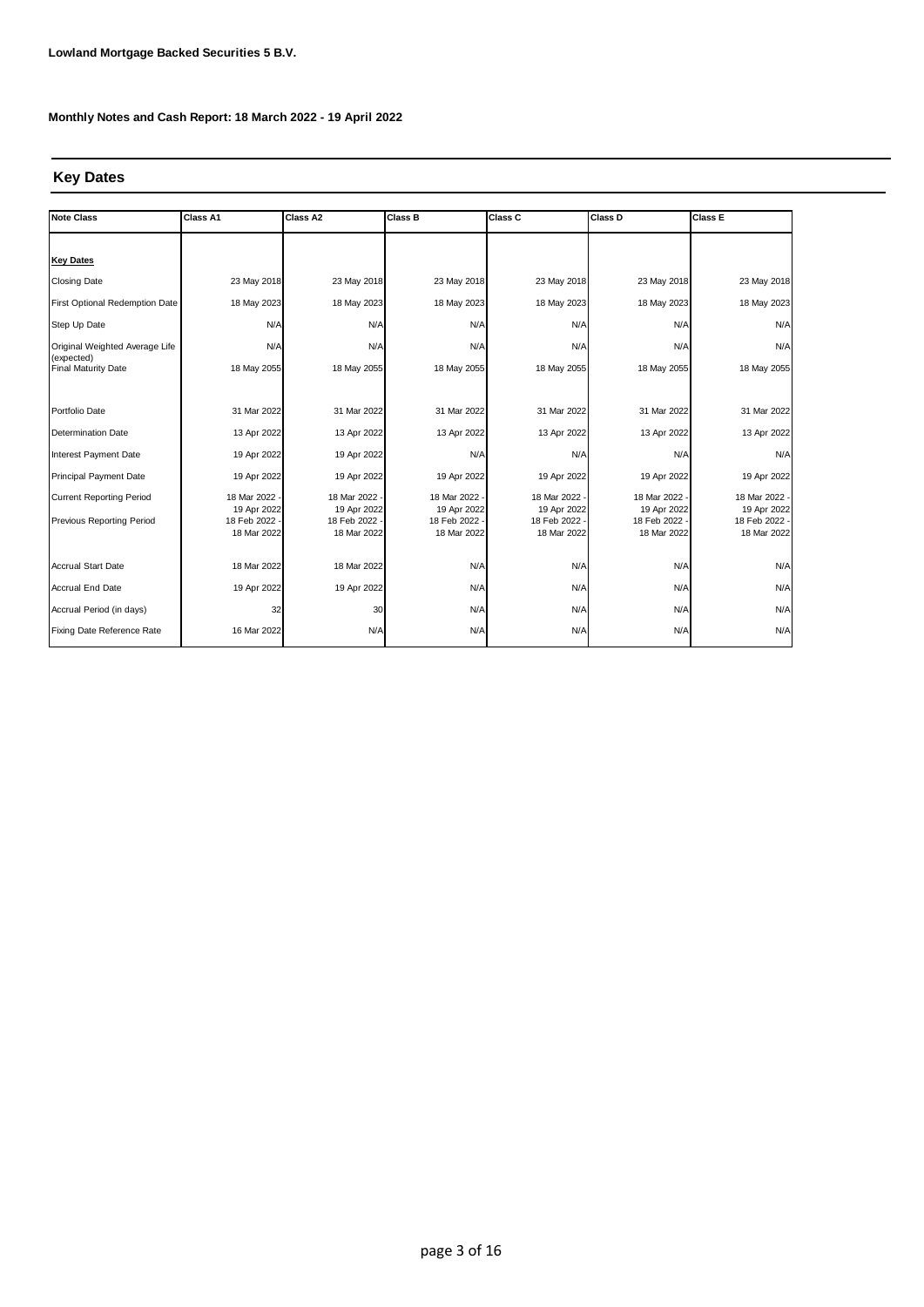## **Bond Report**

| <b>Note Class</b>                                                                                      | Class A1                                               | Class A2                                               | Class B                                                | Class C                                                | Class D                                                | <b>Class E</b>                                         |
|--------------------------------------------------------------------------------------------------------|--------------------------------------------------------|--------------------------------------------------------|--------------------------------------------------------|--------------------------------------------------------|--------------------------------------------------------|--------------------------------------------------------|
|                                                                                                        |                                                        |                                                        |                                                        |                                                        |                                                        |                                                        |
| General information                                                                                    |                                                        |                                                        |                                                        |                                                        |                                                        |                                                        |
| Issuer                                                                                                 | Lowland Mortgage<br><b>Backed Securities 5</b><br>B.V. | Lowland Mortgage<br><b>Backed Securities 5</b><br>B.V. | Lowland Mortgage<br><b>Backed Securities 5</b><br>B.V. | Lowland Mortgage<br><b>Backed Securities 5</b><br>B.V. | Lowland Mortgage<br><b>Backed Securities 5</b><br>B.V. | Lowland Mortgage<br><b>Backed Securities 5</b><br>B.V. |
| Legal Entity Identifier (LEI)                                                                          | 724500T5BI90JDS4TH12                                   | 724500T5BI90JDS4TH12                                   | 724500T5BI90JDS4TH12                                   | 724500T5BI90JDS4TH12                                   | 724500T5BI90JDS4TH12                                   | 724500T5BI90JDS4TH12                                   |
| <b>ISIN Code</b>                                                                                       | XS1815296014                                           | XS1815297095                                           | XS1815297178                                           | XS1815297509                                           | XS1815297764                                           | XS1815297921                                           |
| Common code                                                                                            | 181529601                                              | 181529709                                              | 181529717                                              | 181529750                                              | 181529776                                              | 181529792                                              |
| Security code                                                                                          |                                                        |                                                        |                                                        |                                                        |                                                        |                                                        |
| Stock Exchange Listing(s)                                                                              | Euronext Exchange                                      | Euronext Exchange                                      | Euronext Exchange                                      | Euronext Exchange                                      | Euronext Exchange                                      | Euronext Exchange                                      |
| Currency                                                                                               | <b>EUR</b>                                             | <b>EUR</b>                                             | <b>EUR</b>                                             | <b>EUR</b>                                             | <b>EUR</b>                                             | <b>EUR</b>                                             |
| Applicable exchange rate                                                                               | Not Applicable                                         | Not Applicable                                         | Not Applicable                                         | Not Applicable                                         | Not Applicable                                         | Not Applicable                                         |
| Number of Notes                                                                                        | 2127                                                   | 44117                                                  | 1273                                                   | 1407                                                   | 804                                                    | 538                                                    |
| <b>Bond structure</b>                                                                                  | Soft Bullet                                            | Soft Bullet                                            | Soft Bullet                                            | Soft Bullet                                            | Soft Bullet                                            | Soft Bullet                                            |
| Mortgage backed (yes / no)                                                                             | Yes                                                    | Yes                                                    | Yes                                                    | Yes                                                    | Yes                                                    | Yes                                                    |
| Original Credit Rating(s)                                                                              | $-$ / Aaa (sf) / AAA (sf) /                            | $-$ / Aaa (sf) / AAA (sf) /                            | - / Aa3 (sf) / AAA (sf) / -                            | - / A2 (sf) / AA- (sf) / -                             | - / Baa1 (sf) / A- (sf) / -                            | $-$ / n.r. (sf) / BB+ (sf) /                           |
| (S&P/Moody's/Fitch/DBRS)<br>Current Credit Rating(s)<br>(S&P/Moody's/Fitch/DBRS)<br>Credit enhancement | - / Aaa (sf) / AAA (sf) / -                            | - / Aaa (sf) / AAA (sf) /                              | - / Aa2 (sf) / AAA (sf) / -                            | - / A2 (sf) / AA+ (sf) / -                             | - / Baa2 (sf) / AA- (sf) / -                           | - / n.r. (sf) / BBB- (sf) / -                          |
| -Through reserve fund                                                                                  | 0.00                                                   | 0.00                                                   | 0.00                                                   | 0.00                                                   | 0.00                                                   | 0.00                                                   |
| -Through subordination                                                                                 | 402,200,000.00                                         | 402,200,000.00                                         | 274,900,000.00                                         | 134,200,000.00                                         | 53,800,000.00                                          | 0.00                                                   |
| Total                                                                                                  | 402,200,000.00                                         | 402,200,000.00                                         | 274,900,000.00                                         | 134,200,000.00                                         | 53,800,000.00                                          | 0.00                                                   |
| Liquidity support                                                                                      |                                                        |                                                        |                                                        |                                                        |                                                        |                                                        |
| -Through cash advance facility                                                                         | 69,366,000.00                                          | 69,366,000.00                                          | N/A                                                    | N/A                                                    | N/A                                                    | N/A                                                    |
| -Through reserve fund                                                                                  | 0.00                                                   | 0.00                                                   | N/A                                                    | N/A                                                    | N/A                                                    | N/A                                                    |
| Total                                                                                                  | 69,366,000.00                                          | 69,366,000.00                                          | N/A                                                    | N/A                                                    | N/A                                                    | N/A                                                    |
|                                                                                                        |                                                        |                                                        |                                                        |                                                        |                                                        |                                                        |

Transaction compliant with retention requirements\*

Yes \*

| Percentage retained at Closing                          | 100.00% | 100.00%  | 100.00% | 100.00% | 100.00% | 100.00% |
|---------------------------------------------------------|---------|----------|---------|---------|---------|---------|
| Date<br>Percentage placed at Closing                    | 0.00%   | $0.00\%$ | 0.00%   | 0.00%   | 0.00%   | 0.00%   |
| Date (privately and/or publicly)                        |         |          |         |         |         |         |
| Total                                                   | 100.00% | 100.00%  | 100.00% | 100.00% | 100.00% | 100.00% |
| Percentage retained at                                  | 100.00% | 100.00%  | 100.00% | 100.00% | 100.00% | 100.00% |
| <b>Reporting Date</b><br>Percentage placed at Reporting | 0.00%   | 0.00%    | 0.00%   | 0.00%   | 0.00%   | 0.00%   |
| Date (privately and/or publicly)                        |         |          |         |         |         |         |
| Total                                                   | 100.00% | 100.00%  | 100.00% | 100.00% | 100.00% | 100.00% |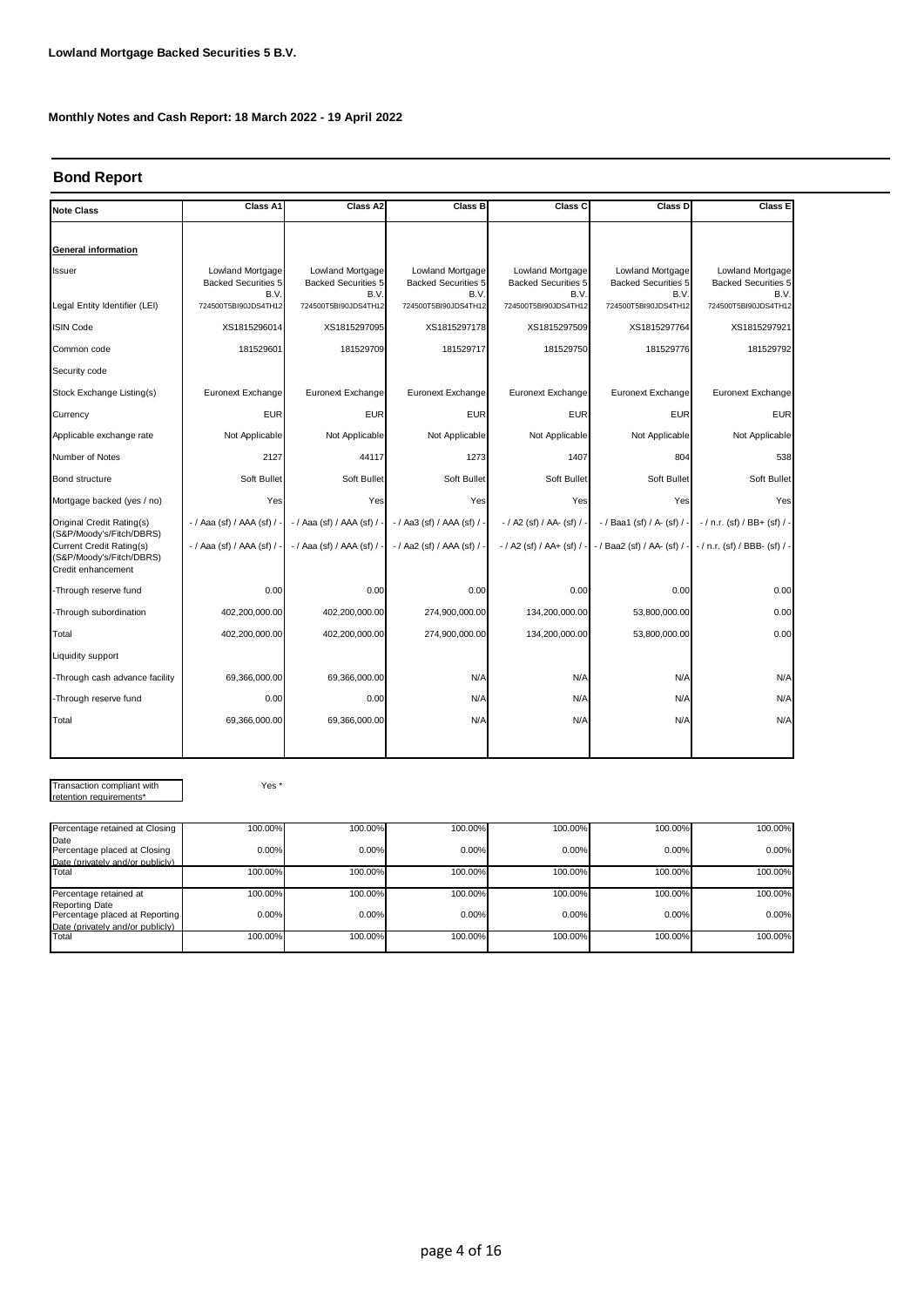## **Bond Report (2)**

| <b>Note Class</b>                                  | Class A1       | Class A2         | Class B        | Class C        | Class D       | Class E       |
|----------------------------------------------------|----------------|------------------|----------------|----------------|---------------|---------------|
|                                                    |                |                  |                |                |               |               |
| <b>Principal information</b>                       |                |                  |                |                |               |               |
| Original Principal Balance                         | 212,700,000.00 | 4,411,700,000.00 | 127,300,000.00 | 140,700,000.00 | 80,400,000.00 | 53,800,000.00 |
| Principal Balance before<br>Payment                | 212,700,000.00 | 4,411,700,000.00 | 127,300,000.00 | 140,700,000.00 | 80,400,000.00 | 53,800,000.00 |
| <b>Total Principal Payments</b>                    | 0.00           | 0.00             | 0.00           | 0.00           | 0.00          | 0.00          |
| Principal Balance after Payment                    | 212,700,000.00 | 4,411,700,000.00 | 127,300,000.00 | 140,700,000.00 | 80,400,000.00 | 53,800,000.00 |
| Principal Balance per Note                         | 100,000.00     | 100,000.00       | 100,000.00     | 100,000.00     | 100,000.00    | 100,000.00    |
| before Payment<br>Previous Factor                  | 1.00000        | 1.00000          | 1.00000        | 1.00000        | 1.00000       | 1.00000       |
| Principal Payments per Note                        | 0.00           | 0.00             | 0.00           | 0.00           | 0.00          | 0.00          |
| Balance after Payment per Note                     | 100,000.00     | 100,000.00       | 100,000.00     | 100,000.00     | 100,000.00    | 100,000.00    |
| <b>Current Factor</b>                              | 1.00000        | 1.00000          | 1.00000        | 1.00000        | 1.00000       | 1.00000       |
|                                                    |                |                  |                |                |               |               |
| <b>Principal Deficiency Ledger</b>                 |                |                  |                |                |               |               |
| PDL Balance Previous Interest                      | 0.00           | 0.00             | 0.00           | 0.00           | 0.00          | 0.00          |
| Payment Date<br>Additions to PDL in current        | 0.00           | 0.00             | 0.00           | 0.00           | 0.00          | 0.00          |
| reporting period<br>Releases from PDL in current   | 0.00           | N/A              | 0.00           | 0.00           | 0.00          | 0.00          |
| reporting period<br>PDL Balance Current Interest   | 0.00           | 0.00             | 0.00           | 0.00           | 0.00          | 0.00          |
| Payment Date<br><b>Cumulative Additions to PDL</b> | 0.00           | 0.00             | 0.00           | 0.00           | 0.00          | 596,860.71    |
| <b>Cumulative Releases from PDL</b>                | 0.00           | N/A              | 0.00           | 0.00           | 0.00          | 596,860.71    |
|                                                    |                |                  |                |                |               |               |
| Interest information                               |                |                  |                |                |               |               |
| Accrual Start Date                                 | 18 Mar 22      | 18 Mar 22        | N/A            | N/A            | N/A           | N/A           |
| <b>Accrual End Date</b>                            | 19 Apr 22      | 19 Apr 22        | N/A            | N/A            | N/A           | N/A           |
| Accrual Period (in days)                           | 32             | 30               | N/A            | N/A            | N/A           | N/A           |
| Fixing Date Reference Rate                         | 16 Mar 22      | N/A              | N/A            | N/A            | N/A           | N/A           |
| Reference Rate                                     | Euribor_1M     | N/A              | N/A            | N/A            | N/A           | N/A           |
| Coupon Reference Rate (in %)                       | $-0.554$       | N/A              | N/A            | N/A            | N/A           | N/A           |
| Margin (in bps)                                    | 50.00          | N/A              | N/A            | N/A            | N/A           | N/A           |
| Step Up Margin (in bps)                            | N/A            | N/A              | N/A            | N/A            | N/A           | N/A           |
| Current Coupon (in bps)                            | 0.000          | 100.000          | N/A            | N/A            | N/A           | N/A           |
| Day Count Convention                               | act/360        | fixed 30/360     | N/A            | N/A            | N/A           | N/A           |
| <b>Total Interest Payments</b>                     | 0.00           | 3,676,269.61     | N/A            | N/A            | N/A           | N/A           |
| Interest Payments Per Note                         | 0.00           | 83.33            | N/A            | N/A            | N/A           | N/A           |
| Scheduled Interest Payment                         | 0.00           | 3,676,269.61     | N/A            | N/A            | N/A           | N/A           |
| <b>Current Interest Shortfall</b>                  | 0.00           | 0.00             | N/A            | N/A            | N/A           | N/A           |
| <b>Cumulative Interest Shortfall</b>               | 0.00           | 0.00             | N/A            | N/A            | N/A           | N/A           |
|                                                    |                |                  |                |                |               |               |
| Total Principal + Interest<br>Payments             | 0.00           | 3,676,269.61     | 0.00           | 0.00           | 0.00          | 0.00          |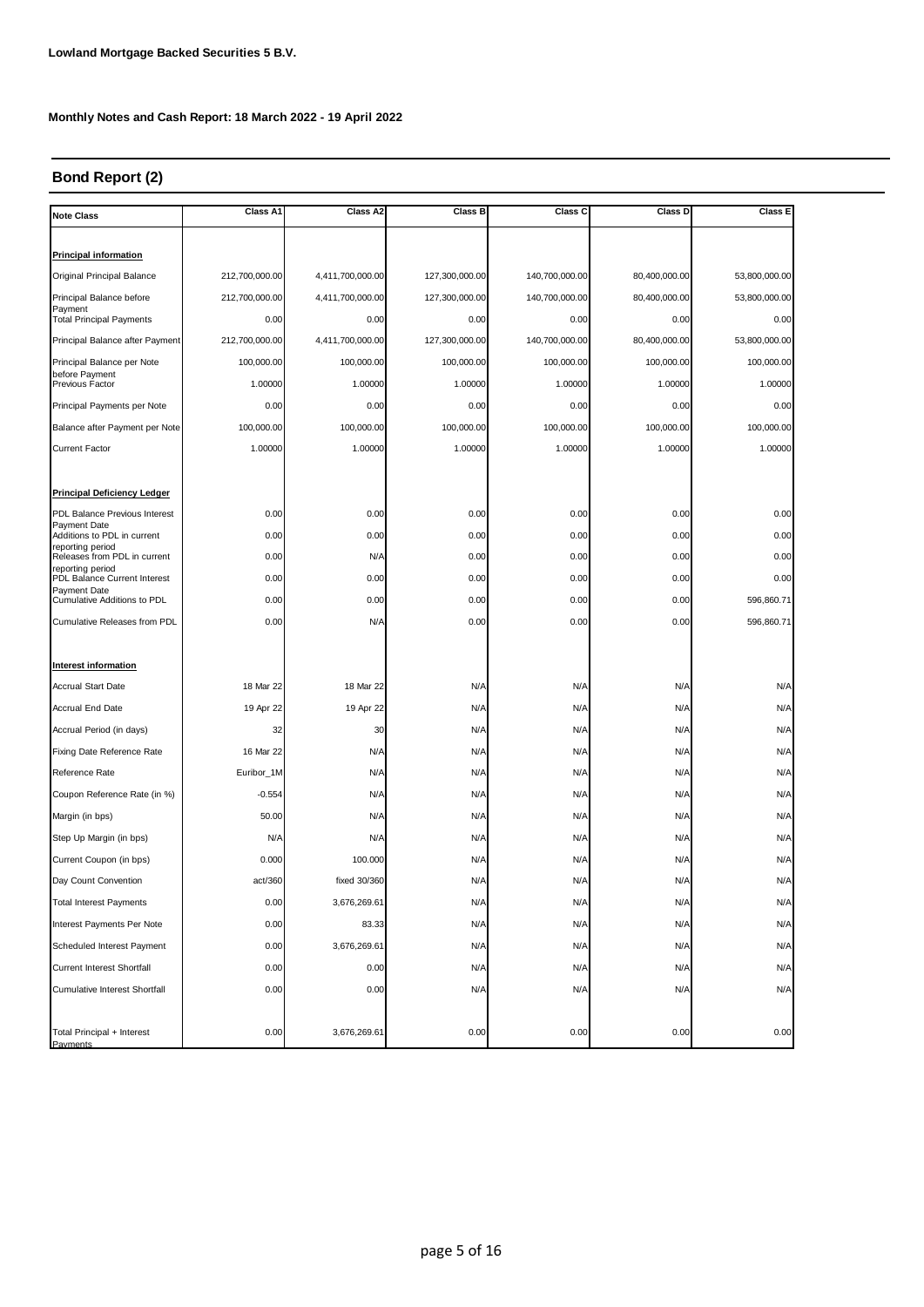## **Revenue Priority of Payments**

|                                                                                                                                                                                                                                                                                                               | <b>Previous Period</b> | <b>Current Period</b> |
|---------------------------------------------------------------------------------------------------------------------------------------------------------------------------------------------------------------------------------------------------------------------------------------------------------------|------------------------|-----------------------|
| <b>Available Revenue Funds</b>                                                                                                                                                                                                                                                                                |                        |                       |
| (i) as interest on the Mortgage Receivables less, with respect to each Savings Mortgage Receivable;                                                                                                                                                                                                           | 9,487,556.92           | 9,421,613.18          |
| (ii) as interest accrued on the Issuer Collection Account excl. the Financial Cash Collateral Ledger;                                                                                                                                                                                                         | $-10,376.15$           | $-12,557.39$          |
| (iii) as prepayment penalties under the Mortgage Receivables;                                                                                                                                                                                                                                                 | 1,232,346.59           | 1,126,870.16          |
| (iv) as Net Foreclosure Proceeds on any Mortgage Receivables to the extent such proceeds do not relate to                                                                                                                                                                                                     | 0.00                   | 0.00                  |
| principal;<br>(v) amounts to be drawn from the Issuer Collection Account and/or the Custody Cash Account equal to any Set-                                                                                                                                                                                    | 0.00                   | 0.00                  |
| Off Amount and Commingling Amount and/or the proceeds of Securities;<br>(vi) as amounts received in connection with a repurchase of Mortgage Receivables;                                                                                                                                                     | 135,965.51             | 158,993.40            |
| (vii) as amounts received in connection with a sale of Mortgage Receivables;                                                                                                                                                                                                                                  | 0.00                   | 0.00                  |
| (viii) as amounts received as post-foreclosure proceeds on the Mortgage Receivables;                                                                                                                                                                                                                          | 0.00                   | 0.00                  |
| (ix) as amounts to be drawn under the Cash Advance Facility (other than Cash Advance Facility Stand-by                                                                                                                                                                                                        | 0.00                   | 0.00                  |
| Drawings);<br>(x) as amounts deducted from the Available Principal Funds on such Notes Payment Date as Interest Shortfall;                                                                                                                                                                                    | 0.00                   | 0.00                  |
| (xi) as amounts to be drawn from the Issuer Collection Account with a corresponding debit to the Interest                                                                                                                                                                                                     | 0.00                   | 0.00                  |
| Reconciliation Ledger; and<br>(xii) any amounts standing to the credit of the Issuer Collection Account and the Custody Cash Account, after all                                                                                                                                                               | 0.00                   | 0.00                  |
| payment obligations of the Issuer under the Transaction Documents, other than towards payment of any<br>Less; (xiii) on the first Payment Date of each calendar year a minimum of 2,500,-;<br>-/-                                                                                                             | 0.00                   | 0.00                  |
| -/-<br>Less: (xiv) any amount to be credited to the Interest Reconciliation Ledger on the immediately succeeding<br>Payment Date.                                                                                                                                                                             | 0.00                   | 0.00                  |
| Total Available Revenue Funds<br><b>Revenue Priority of Payments</b>                                                                                                                                                                                                                                          | 10,845,492.87          | 10.694.919.35         |
| (a) first, in or towards satisfaction, fees or other remuneration due and payable to the Directors and Security                                                                                                                                                                                               | 235.65                 | 14,210.31             |
| Trustee;<br>(b) second, in or towards satisfaction of an administration fee and all costs and expenses due and payable to                                                                                                                                                                                     | 535,058.41             | 624,356.26            |
| the Pool Servicers and the Issuer Administrator;<br>(c) third, in or towards satisfaction of, any amounts due and payable to (i) third parties, the Credit Rating                                                                                                                                             | 36,953.40              |                       |
| Agencies, any legal advisor, auditor and accountant, (ii) the Paying and the Reference Agent,<br>(iii) the CAF Commitment Fee and (iv) to the Issuer Account Bank;                                                                                                                                            | 6,260.51               | 6,943.98              |
| (d) fourth, in or towards satisfaction of (i) any amounts due to the Cash Advance Facility Provider other than the<br>Cash Advance Facility Commitment Fee and (ii) a Cash Advance Facility Stand-by Drawing;<br>(e) fifth, in or towards satisfaction, all amounts of interest due but unpaid in respect of: | 0.00                   | 0.00                  |
| - the Senior Class A1 Notes and                                                                                                                                                                                                                                                                               | 0.00                   | 0.00                  |
| - the Senior Class A2 Notes:                                                                                                                                                                                                                                                                                  | 3,676,269.61           | 3.676.269.61          |
| (f) sixth, in or towards satisfaction of sums to be credited to the Class A Principal Deficiency Leger;                                                                                                                                                                                                       | 0.00                   | 0.00                  |
| (q) seventh, in or towards satisfaction of sums to be credited to the Class B Principal Deficiency Ledger:                                                                                                                                                                                                    | 0.00                   | 0.00                  |
| (h) eighth, in or towards satisfaction of sums to be credited to the Class C Principal Deficiency Ledger;                                                                                                                                                                                                     | 0.00                   | 0.00                  |
| (i) ninth, in or towards satisfaction of sums to be credited to the Class D Principal Deficiency Ledger;                                                                                                                                                                                                      | 0.00                   | 0.00                  |
| (i) tenth, in or towards satisfaction of sums to be credited to the Class E Principal Deficiency Ledger;                                                                                                                                                                                                      | 0.00                   | 0.00                  |
| (k) eleventh, in or towards satisfaction of gross-up amounts or additional amounts due, if any, to the Cash                                                                                                                                                                                                   | 0.00                   | 0.00                  |
| Advance Facility Provider; and<br>(I) twelfth, in or towards satisfaction of a Deferred Purchase Price Instalment to the Sellers.                                                                                                                                                                             | 6,590,715.29           | 6,373,139.20          |
| <b>Total Revenue Priority of Payments</b>                                                                                                                                                                                                                                                                     | 10,845,492.87          | 10,694,919.35         |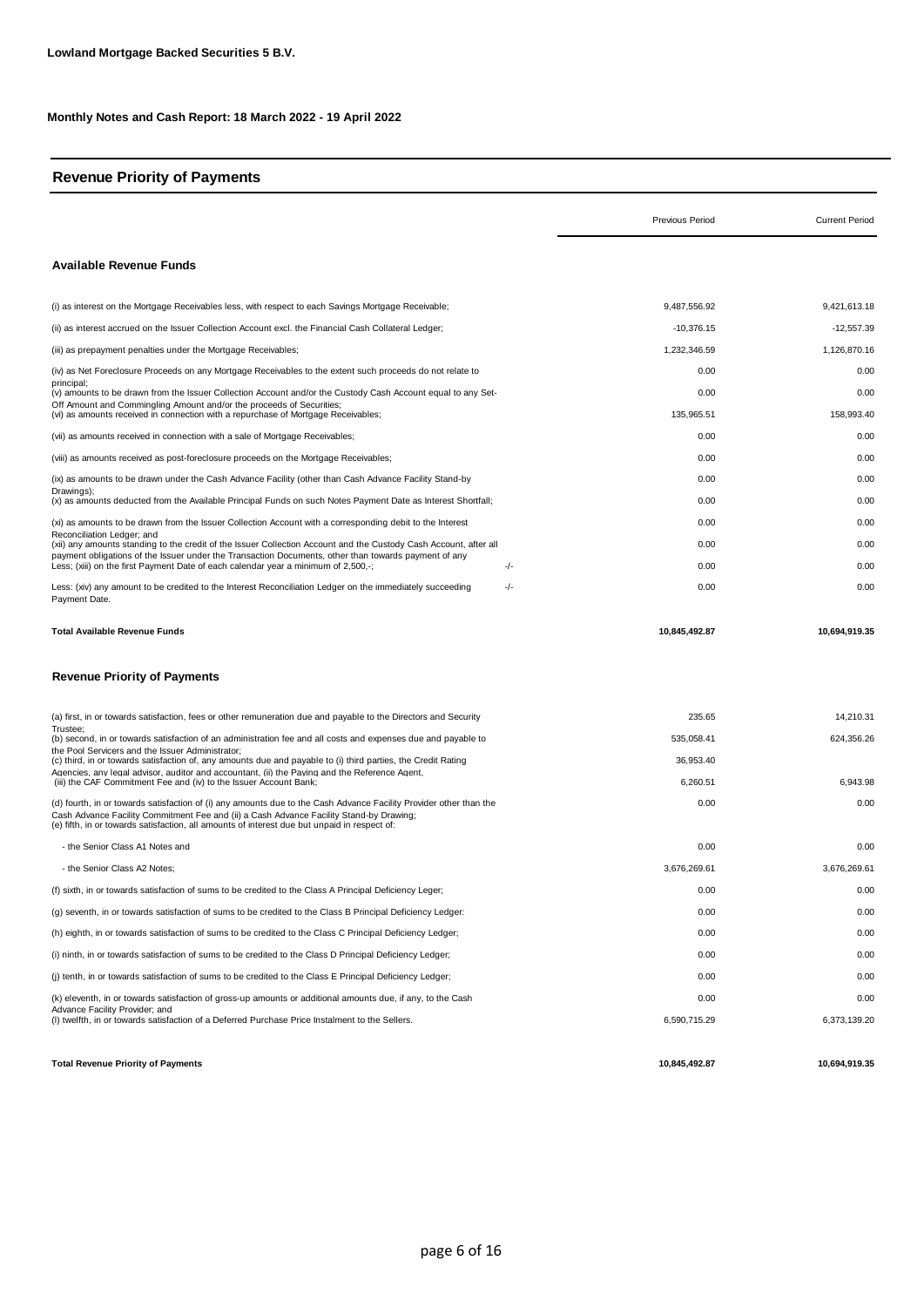## **Redemption Priority of Payments**

|                                                                                                                                                       |       | <b>Previous Period</b> | <b>Current Period</b> |
|-------------------------------------------------------------------------------------------------------------------------------------------------------|-------|------------------------|-----------------------|
| <b>Floating Rate Available Principal Funds</b>                                                                                                        |       |                        |                       |
| (i) as repayment and prepayment of principal under the Floating Rate Mortgage Receivables;                                                            |       | 2,326,994.66           | 3,458,381.94          |
| (ii) as partial repayment and prepayment of principal under the Floating Rate Mortgage Receivables;                                                   |       | 22,483.82              | 23,168.24             |
| (iii) as Net Foreclosure Proceeds on any Floating Rate Mortgage Receivable to the extent such proceeds relate                                         |       | 0.00                   | 0.00                  |
| to principal;<br>(iv) as amounts received in connection with a repurchase of Floating Rate Mortgage Receivables;                                      |       | 0.00                   | 359,400.00            |
| (v) as amounts received in connection with a sale of Floating Rate Mortgage Receivables;                                                              |       | 0.00                   | 0.00                  |
| (vi) as the Floating Rate Fraction of the amounts to be credited to the Principal Deficiency Ledger;                                                  |       | 0.00                   | 0.00                  |
| (vii) as Participation Increase and as amounts to be received as Initial Participation;                                                               |       | 8,350.61               | 8,103.80              |
| (viii) as amounts received from the Construction Deposit Account by means of set-off with the Floating Rate                                           |       | 0.00                   | 0.00                  |
| Mortgage Receivables;<br>(ix) as an amount equal to the part of the Reserved Amount equal to the balance standing to the credit of the                |       | 31.85                  | 2.95                  |
| Floating Rate Purchase Ledger; and<br>(x) as the Floating Rate Fraction of any amount to be drawn from the Principal Reconciliation Ledger.           |       | 0.00                   | 0.00                  |
| Less: (xi) the Floating Rate Fraction of any Interest Shortfall;                                                                                      | -/-   | 0.00                   | 0.00                  |
| Less: (xii) the Floating Rate Fraction of any amount to be credited to the Principal Reconciliation Ledger;                                           | -/-   | 0.00                   | 0.00                  |
| Less: (xiii) the Initial Purchase Price of any Floating Rate Further Advance Receivables and                                                          | $-/-$ | 1,710,367.76           | 1,674,655.11          |
| Less: (xiv) such part of the Reserved Amount to be credited to the Floating Rate Purchase Ledger on the<br>immediately succeeding Notes Payment Date. | -/-   | 647,493.18             | 2,174,401.82          |
| Total Floating Rate Available Principal Funds                                                                                                         |       | 0.00                   | 0.00                  |
| <b>Fixed Rate Available Principal Funds</b>                                                                                                           |       |                        |                       |
| (i) as repayment and prepayment of principal under the Fixed Rate Mortgage Receivables;                                                               |       | 46,350,948.10          | 45,296,987.92         |
| (ii) as partial repayment and prepayment of principal under the Fixed Rate Mortgage Receivables;                                                      |       | 6,260,337.79           | 6,278,343.86          |
| (iii) as Net Foreclosure Proceeds on any Fixed Rate Mortgage Receivable to the extent such proceeds relate to                                         |       | 0.00                   | 0.00                  |
| principal;<br>(iv) as amounts received in connection with a repurchase of Fixed Rate Mortgage Receivables;                                            |       | 2,088,871.84           | 3,856,241.48          |
| (v) as amounts received in connection with a sale of Fixed Rate Mortgage Receivables;                                                                 |       | 0.00                   | 0.00                  |
| (vi) as the Fixed Rate Fraction of amounts to be credited to the Principal Deficiency Ledger;                                                         |       | 0.00                   | 0.00                  |
| (vii) as Participation Increase and as amounts to be received as Initial Participation                                                                |       | 1,183,644.06           | 1,202,079.38          |
| (viii) as amounts received from the Construction Deposit Account by means of set-off with the Fixed Rate                                              |       | 0.00                   | 0.00                  |
| Mortgage Receivables:<br>(ix) as an amount equal to the part of the Reserved Amount equal to the balance standing to the credit of the                |       | 660.53                 | 61.20                 |
| Fixed Rate Purchase Ledger; and<br>(x) as the Fixed Rate Fraction of any amount to be drawn from the Principal Reconciliation Ledger.                 |       | 0.00                   | 0.00                  |
| Less: (xi) the Fixed Rate Fraction of any Interest Shortfall;                                                                                         | -/-   | 0.00                   | 0.00                  |
| Less: (xii) the Fixed Rate Fraction of any amount to be credited to the Principal Reconciliation Ledger.                                              | -/-   | 0.00                   | 0.00                  |
| Less: (xiii) the Initial Purchase Price of any Fixed Rate Further Advance Receivables.                                                                | -/-   | 56,531,891.35          | 58,807,746.72         |
| Less: (xiv) such part of the Reserved Amount to be credited to the Fixed Rate Purchase Ledger on the<br>immediately succeeding Notes Payment Date.    | -/-   | $-647,429.03$          | $-2,174,032.88$       |
| <b>Total Fixed Rate Available Principal Funds</b>                                                                                                     |       | 0.00                   | 0.00                  |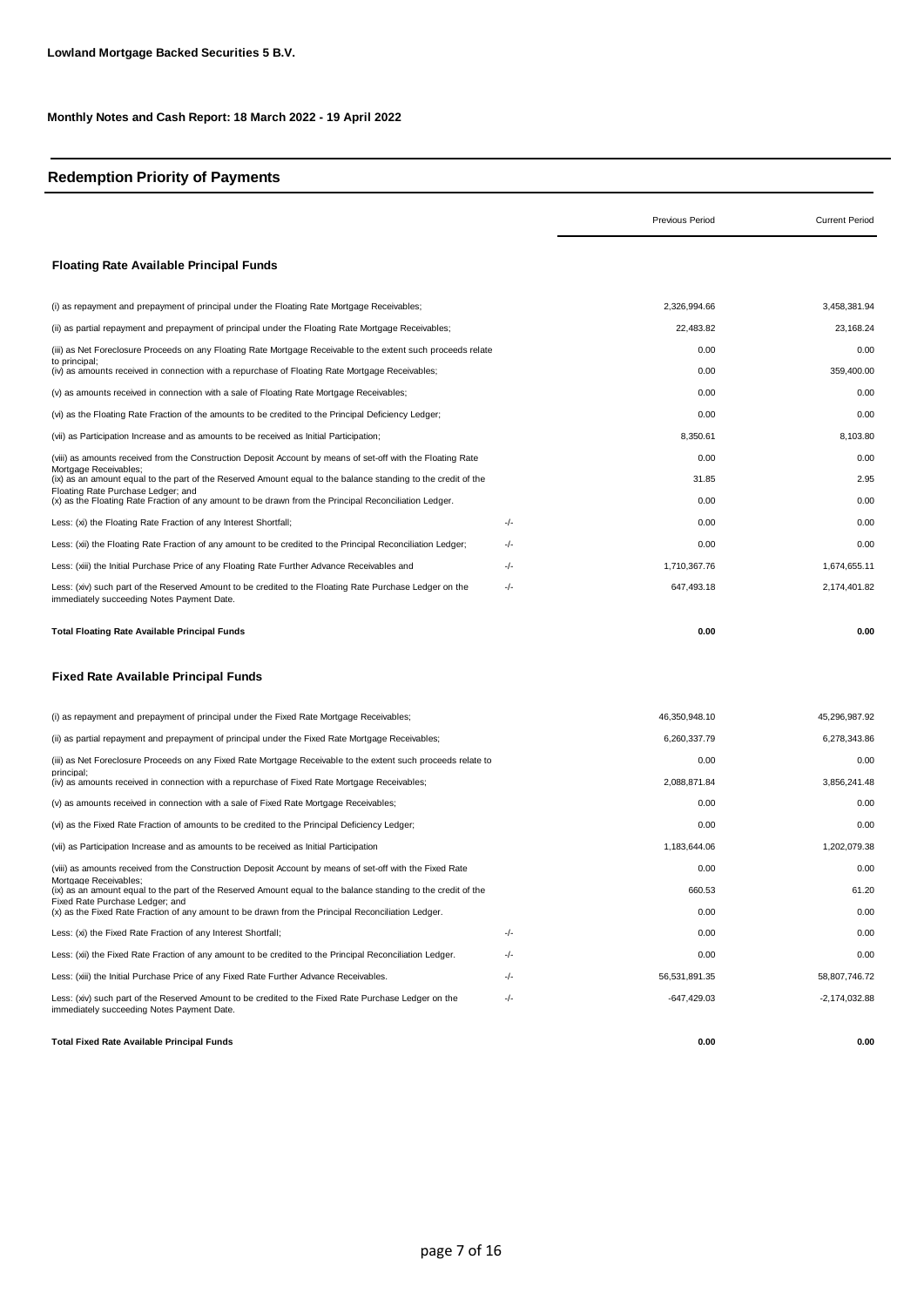## **Redemption Priority of Payments**

| <b>Total Redemption Priority of Payments</b>                                                                               | 0.00 | 0.00 |
|----------------------------------------------------------------------------------------------------------------------------|------|------|
|                                                                                                                            |      |      |
| (e) fifth, in or towards satisfaction of principal amounts due under the Subordinated Class E Notes; and                   | 0.00 | 0.00 |
| (d) fourth, in or towards satisfaction of principal amounts due under the Junior Class D Notes;                            | 0.00 | 0.00 |
| (c) third, in or towards satisfaction of principal amounts due under the Mezzanine Class C Notes;                          | 0.00 | 0.00 |
| (b) second, in or towards satisfaction of principal amounts due under the Mezzanine Class B Notes;                         | 0.00 | 0.00 |
| Senior Class A2 Notes:<br>thereafter, in or towards satisfaction of principal amounts due under the Senior Class A1 Notes; | 0.00 | 0.00 |
| (a) first, (ii) the Fixed Rate Redemption Available Amount will be applied for principal amounts due under the             | 0.00 | 0.00 |
| Senior Class A1 Notes:<br>thereafter, in or towards satisfaction of principal amounts due under the Senior Class A2 Notes; | 0.00 | 0.00 |
| (a) first, (i) the Floating Rate Redemption Available Amount will be applied for principal amounts due under the           | 0.00 | 0.00 |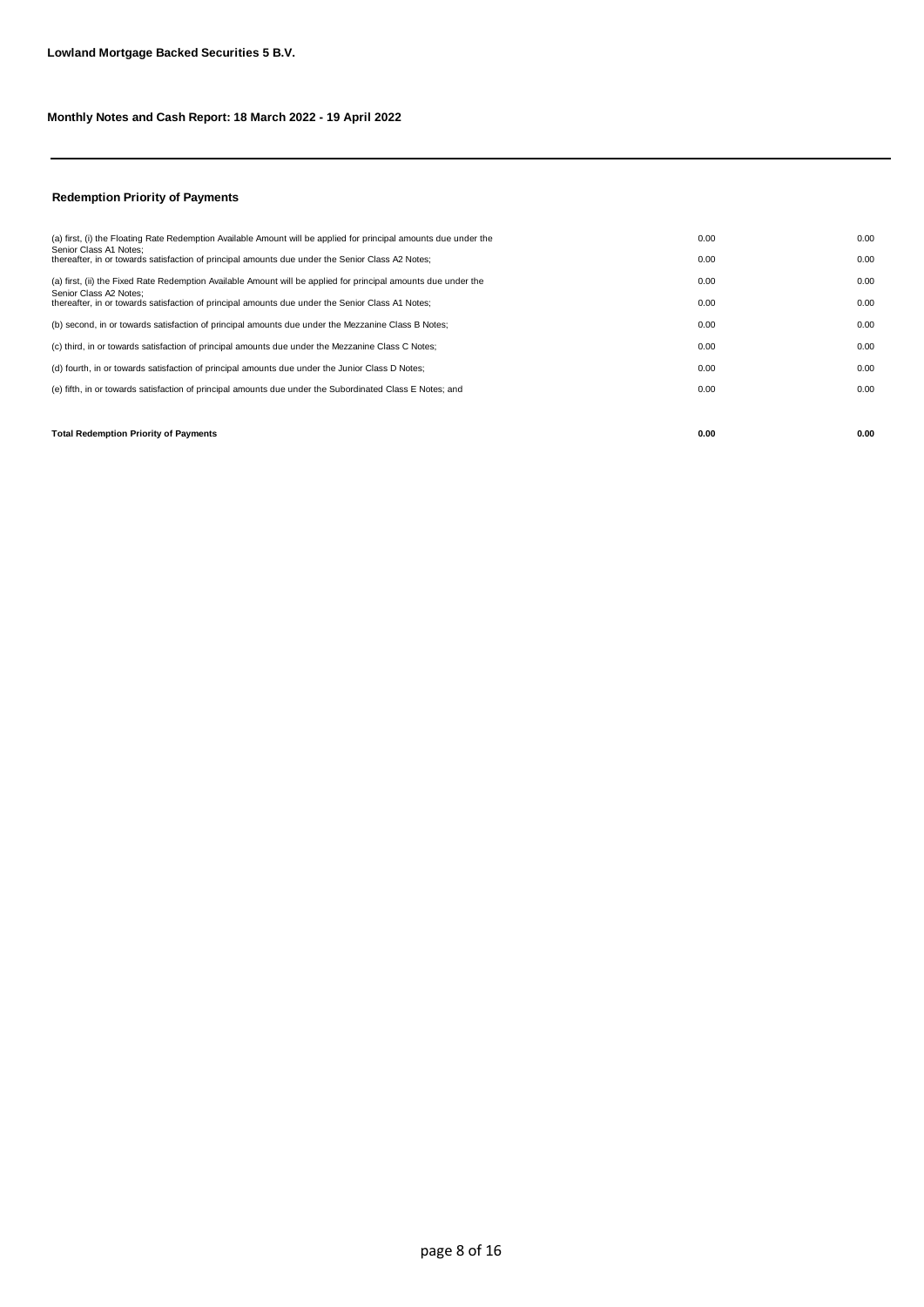#### **Issuer Accounts**

|                                                                                                                                                                                          | <b>Current Period</b>  |
|------------------------------------------------------------------------------------------------------------------------------------------------------------------------------------------|------------------------|
| <b>Floating Rate GIC Account</b><br>Issuer Transaction Account balance at the beginning of the Reporting Period<br>Issuer Transaction Account balance at the end of the Reporting Period | 11,353.31<br>11.658.10 |
| <b>Construction Deposit Account</b>                                                                                                                                                      |                        |
| Construction Deposit Account balance at the beginning of the Reporting Period                                                                                                            | 8,774,457.91           |
| Additions to the Construction Deposit Account                                                                                                                                            | 487,285.86             |
| Paid from Construction Deposit Account                                                                                                                                                   | 0.00                   |
| Construction Deposit Account balance at the end of the Reporting Period                                                                                                                  | 9.261.743.77           |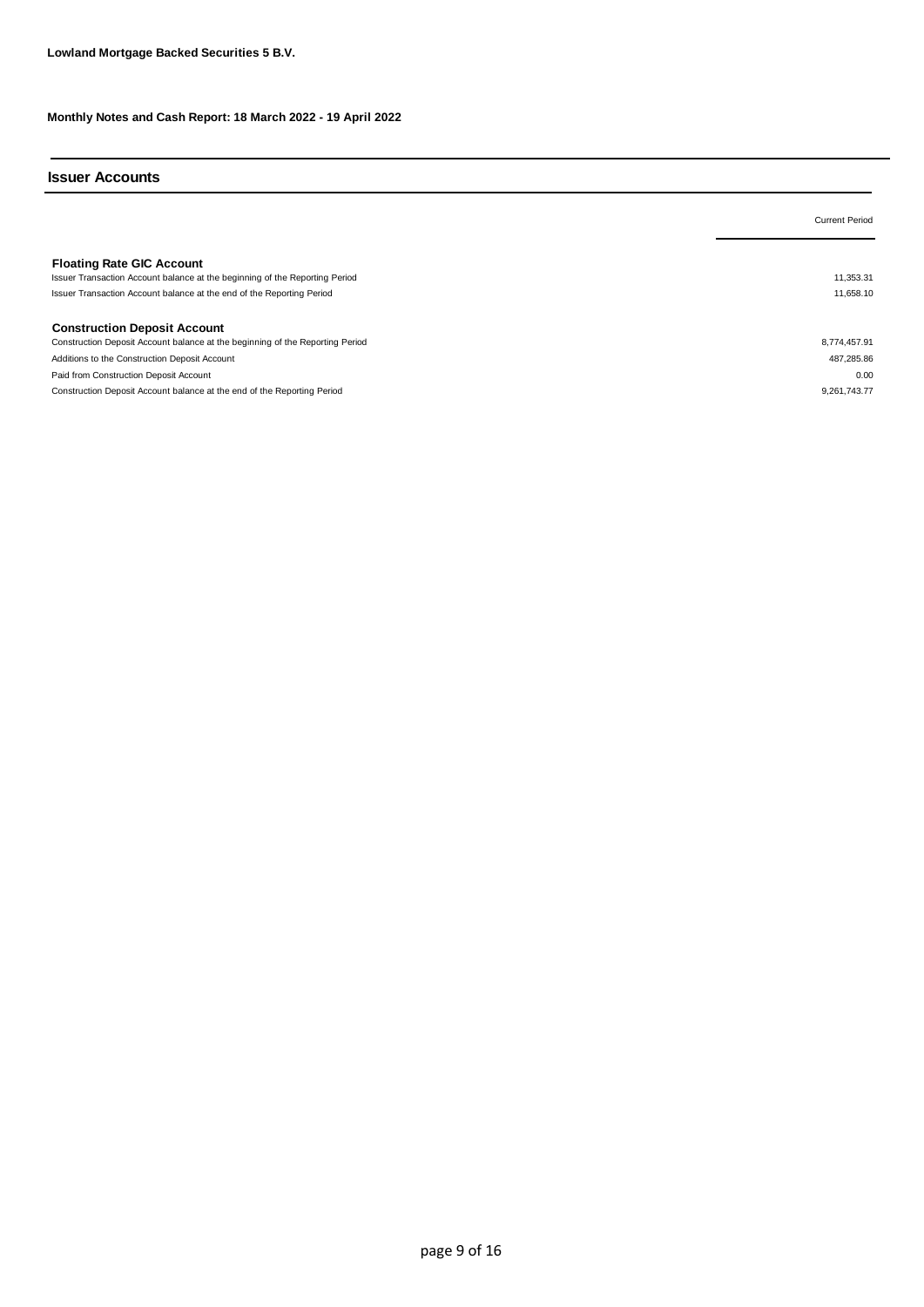#### **Additional Information**

|                                                                                           | <b>Current Period</b> |
|-------------------------------------------------------------------------------------------|-----------------------|
|                                                                                           |                       |
| <b>Cash Advance Facility</b>                                                              |                       |
| Cash Advance Facility Stand-by Drawing Amount Amount deposited in the Collection Account: | 0.00                  |
| Cash Advance Facility Maximum Amount current Reporting Period                             | 69,366,000.00         |
| Cash Advance Facility Maximum Amount next Reporting Period (at the most)                  | 69,366,000.00         |
|                                                                                           |                       |
| Interest due on Cash Advance Facility Drawings                                            | 0.00                  |
| Interest paid on Cash Advance Facility Drawings                                           | 0.00                  |
|                                                                                           |                       |
| Cash Advance Facility Drawn Amount at the beginning of the Reporting Period               | 0.00                  |
| Cash Advance Facility Repayment current Reporting Period                                  | 0.00                  |
| Cash Advance Facility Drawing current Reporting Period                                    | 0.00                  |
| Cash Advance Facility Drawn Amount at the end of the Reporting Period                     | 0.00                  |
|                                                                                           |                       |
| <b>Reserve Fund</b>                                                                       |                       |
| Not applicable                                                                            |                       |
|                                                                                           |                       |
| Set-Off Financial Cash Collateral Ledger<br>The Potential Set-Off Required Amount         | 0.00                  |
| The Posted Set-Off Financial Cash Collateral Value, start period                          | 0.00                  |
| Current drawing from the Set-Off Financial Cash Collateral Ledger                         | 0.00                  |
| The Set-off Delivery Amount                                                               | 0.00                  |
| The Set-off Return Amount                                                                 | 0.00                  |
| Received Interest on Set-Off Financial Cash Collateral Ledger                             | 0.00                  |
| Paid Interest on Set-Off Financial Cash Collateral Ledger                                 | 0.00                  |
| The Posted Set-Off Financial Cash Collateral Value, end period                            | 0.00                  |
|                                                                                           |                       |
| <b>Commingling Financial Cash Collateral Ledger</b>                                       |                       |
| The Potential Commingling Required Amount                                                 | 0.00                  |
| The Posted Commingling Financial Cash Collateral Value, start period                      | 0.00                  |
| Current drawing from the Commingling Financial Cash Collateral Ledger                     | 0.00                  |
| Commingling Delivery Amount                                                               | 0.00                  |
| Commingling Return Amount                                                                 | 0.00                  |
| Received Interest on Commingling Financial Cash Collateral Ledger                         | 0.00                  |
| Paid Interest on Commingling Financial Cash Collateral Ledger                             | 0.00                  |
| The Posted Commingling Financial Cash Collateral Value, end period                        | 0.00                  |
|                                                                                           |                       |
| <b>REPO Available Amount</b>                                                              |                       |
| REPO Available Amount, start period                                                       | 0.00                  |
| Decrease of REPO Available Amount                                                         | 0.00                  |
| Increase of REPO Available Amount                                                         | 0.00                  |
| REPO Available Amount, end period                                                         | 0.00                  |
|                                                                                           |                       |
| Underlying collateral in form of Equivalent Securities                                    |                       |
| Nominal amount of government bonds, start period                                          | 0.00<br>0.00          |
| Nominal amount of government bonds, end period                                            |                       |
| <b>Interest Reconciliation Ledger</b>                                                     |                       |
| Balance Interest Reconciliation Ledger, start period                                      | 0.00                  |
| Drawings to the Interest Reconciliation Ledger                                            | 0.00                  |
| Credits to the Interest Reconciliation Ledger                                             | 0.00                  |
| Balance Interest Reconciliation Ledger, end period                                        | 0.00                  |
|                                                                                           |                       |
| <b>Principal Reconciliation Ledger</b>                                                    |                       |
| Balance Principal Reconciliation Ledger, start period                                     | 0.00                  |
| Drawings to the Principal Reconciliation Ledger                                           | 0.00                  |
| Credits to the Principal Reconciliation Ledger                                            | 0.00                  |
| Balance Principal Reconciliation Ledger, end period                                       | 0.00                  |
|                                                                                           |                       |

**Excess Spread Margin** Not applicable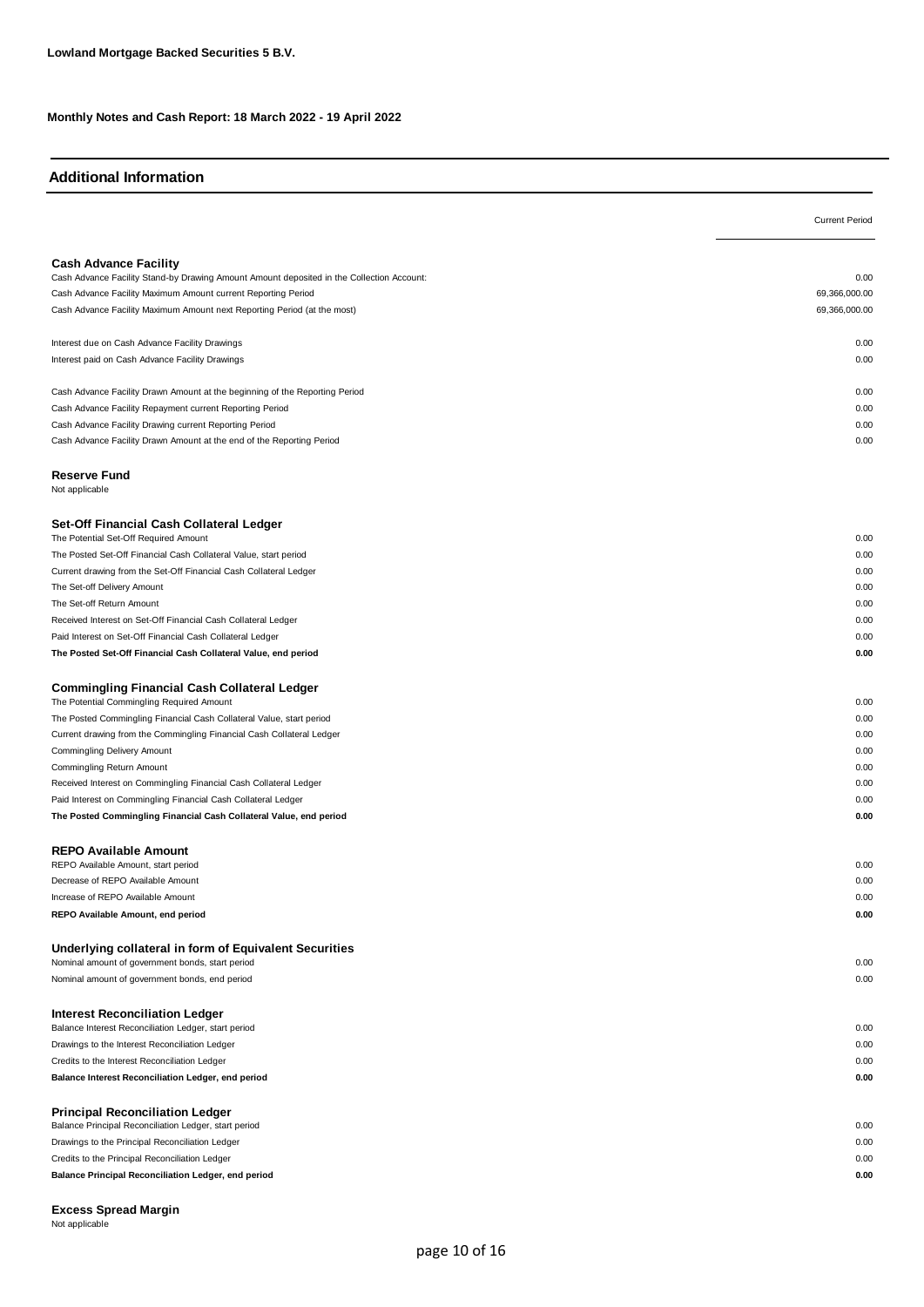#### **Swap**

Not applicable

#### **Set off**

Total Balance of Deposits Related to Borrowers in the Mortgage Loan Portfolio: 182,077,542.09 Weighted Average Balance of Deposits Related to Borrowers in the Mortgage Loan Portfolio: 6,118.41

#### **Reconciliation Assets**

| Balance of Fixed Rate Mortgages at the end of the period                       | 5,046,265,991.62    |
|--------------------------------------------------------------------------------|---------------------|
| Balance of Floating Rate Mortgages at the end of the period                    | 129,085,952.46      |
| Balance of Savings related to Fixed Rate Mortgages at the end of the period    | -147,680,291.54     |
| Balance of Savings related to Floating Rate Mortgages at the end of the period | $-1,072,021.48$     |
| Notes Classes A-E start of the period                                          | $-5,026,600,000.00$ |
| <b>Total Redemptions Notes</b>                                                 | 0.00                |
| The Reserved Amount                                                            | 368.94              |
| - Difference                                                                   | 0.00                |
|                                                                                |                     |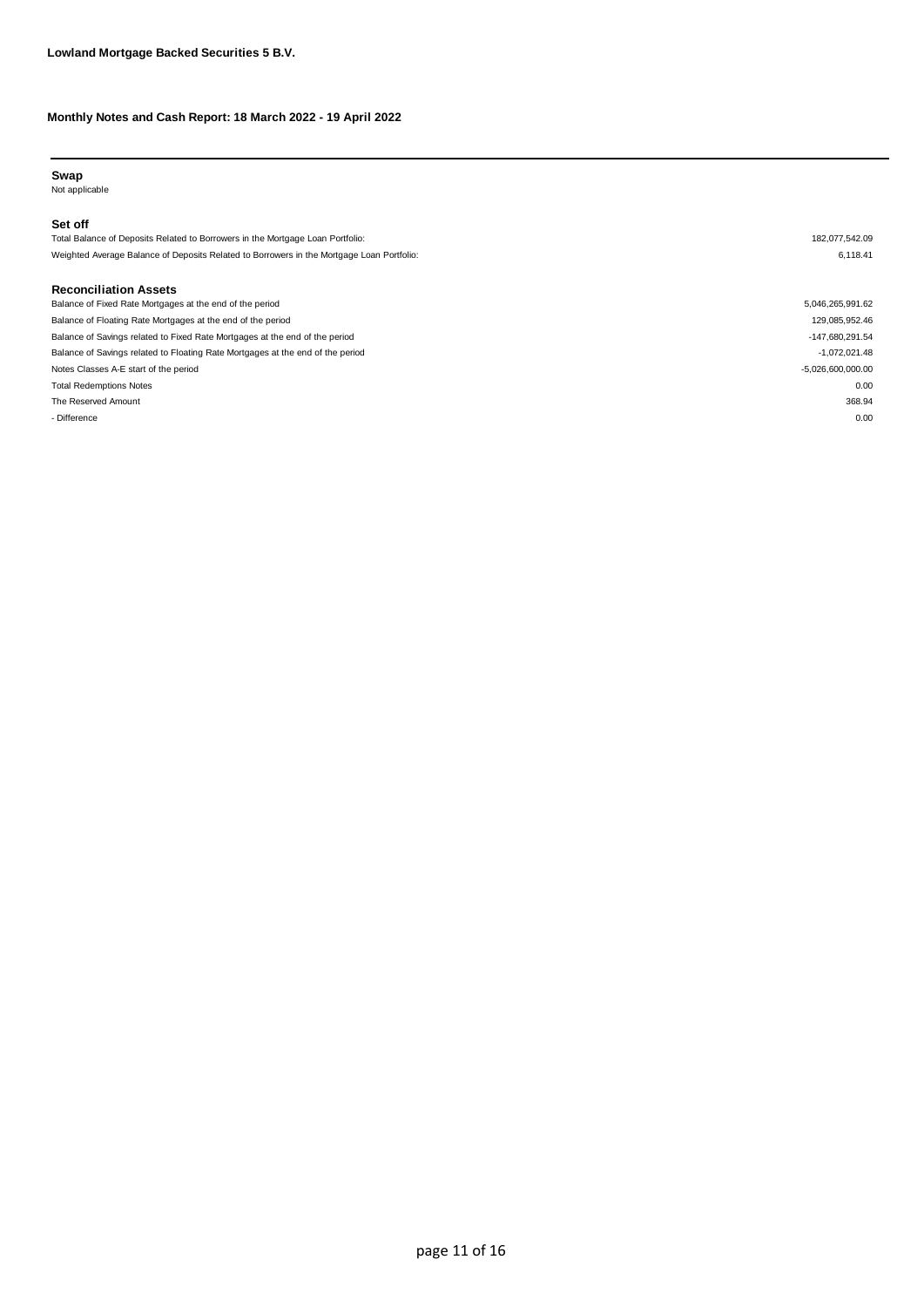# **Triggers and Portfolio Limits**

| <b>Triggers</b>                                                                                                                                                                                                                                                                                                                                                                                                                                  | <b>Criteria</b> | Realised as per Ok/Breach | Consequence if breached                                                                   |
|--------------------------------------------------------------------------------------------------------------------------------------------------------------------------------------------------------------------------------------------------------------------------------------------------------------------------------------------------------------------------------------------------------------------------------------------------|-----------------|---------------------------|-------------------------------------------------------------------------------------------|
|                                                                                                                                                                                                                                                                                                                                                                                                                                                  |                 | 19/04/2022                |                                                                                           |
| (a) the Seller will represent and warrant to the Issuer and the Security Trustee the matters set out in (i) Clause 8 of the<br>Mortgage Receivables Purchase Agreement, other than those set out in Clause 8 items (hh) and (jj), with respect to the<br>Further Advance Receivables and/or New Mortgage Receivables sold on such date and (ii) Clause 9 of the Mortgage<br>Receivables Purchase Agreement;                                      | <b>TRUE</b>     | True OK                   | Purchase of Further Advances or<br>Substitutions not allowed                              |
| (aa) the aggregate Net Outstanding Principal Amount of all Interest-Only Mortgage Receivables divided by the aggregate Net TRUE<br>Outstanding Principal Amount of all Mortgage Receivables does not exceed 50 per cent;                                                                                                                                                                                                                         |                 | 45.15 % OK                | Purchase of Further Advances or<br>Substitutions not allowed                              |
| (b) no Assignment Notification Event has occurred and is continuing on such Notes Payment Date;                                                                                                                                                                                                                                                                                                                                                  | TRUE            | True OK                   | Purchase of Further Advances or                                                           |
| (bb) (x) the aggregate Realised Losses in respect of all previous Mortgage Calculation Periods divided by (y) the aggregate<br>Net Outstanding Principal Amount of the Mortgage Receivables on the Closing Date, does not exceed 0.4% per cent;                                                                                                                                                                                                  | <b>TRUE</b>     | 0.01% OK                  | Substitutions not allowed<br>Purchase of Further Advances or<br>Substitutions not allowed |
| (c) there has been no failure by the Seller to repurchase any Mortgage Receivable which it is required to repurchase                                                                                                                                                                                                                                                                                                                             | TRUE            | True OK                   | Purchase of Further Advances or<br>Substitutions not allowed                              |
| pursuant to the Mortgage Receivables Purchase Agreement;<br>(cc) the Further Advance Receivables and the New Mortgage Receivables do not result from Employee Mortgage Loans;                                                                                                                                                                                                                                                                    | TRUE            | True OK                   | Purchase of Further Advances or<br>Substitutions not allowed                              |
| (d) the Further Advance Purchase Available Amount is sufficient to pay the Initial Purchase Price for the relevant New<br>Mortgage Receivables and/or the relevant Further Advance Receivables;                                                                                                                                                                                                                                                  | TRUE            | $-368.94$ OK              | Purchase of Further Advances or<br>Substitutions not allowed                              |
| (dd) a Further Advance Receivable and a New Mortgage Receivable has either a fixed rate of interest or a floating rate of<br>interest, without any interest optionality's or alternatives, such as the Interest Dampner (Rente Demper), Stable Interest<br>(Stabiel Rente), Ceiling Interest (Plafond Rente), the Ideal Interest (Ideaal Rente), Middle Interest (Middelrente), varirust,<br>average interest rate and other caps and/or floors. | TRUE            | True OK                   | Purchase of Further Advances or<br>Substitutions not allowed                              |
| (e) (x) the aggregate Net Outstanding Principal Amount of all Defaulted Mortgage Loans divided by (y) the aggregate Net<br>Outstanding Principal Amount of all Mortgage Loans, each as calculated on the immediately preceding Notes Calculation                                                                                                                                                                                                 | TRUE            | 0.11% OK                  | Purchase of Further Advances or<br>Substitutions not allowed                              |
| (ee) the aggregate Net Outstanding Principal Amount of all Investment Mortgage Loans divided by the aggregate Net<br>Outstanding Principal Amount of all Mortgage Receivables does not exceed 7.5 per cent;                                                                                                                                                                                                                                      | TRUE            | 4.00 % OK                 | Purchase of Further Advances or<br>Substitutions not allowed                              |
| (f) the weighted average number of months elapsed since origination of all Mortgage Loans shall not fall below 30 months;                                                                                                                                                                                                                                                                                                                        | <b>TRUE</b>     | 99.30 OK                  | Purchase of Further Advances or<br>Substitutions not allowed                              |
| (g) the New Mortgage Receivables and/or the Further Advance Receivables have to be fully repaid ultimately by May 2053<br>pursuant to the relevant Mortgage Conditions;                                                                                                                                                                                                                                                                          | <b>TRUE</b>     | 01/03/2052 OK             | Purchase of Further Advances or<br>Substitutions not allowed                              |
| (h1) the Receivables Floating Rate Fraction will not be less than 2 per cent. and the Receivables Fixed Rate Fraction will not TRUE<br>exceed 98 per cent;                                                                                                                                                                                                                                                                                       |                 | 2.55% / 97.45% OK         | Purchase of Further Advances or<br>Substitutions not allowed                              |
| (h2) the Receivables Floating Rate Fraction will not exceed 10 per cent. and the Receivables Fixed Rate Fraction will not be TRUE<br>less than 90 per cent;                                                                                                                                                                                                                                                                                      |                 | 2.55% / 97.45% OK         | Purchase of Further Advances or<br>Substitutions not allowed                              |
| (i) the aggregate Net Outstanding Principal Amount of all Mortgage Receivables with a Net Outstanding Principal Amount<br>equal to or higher than EUR 500,000 divided by the aggregate Net Outstanding Principal Amount of all Mortgage Receivables                                                                                                                                                                                              | TRUE            | 4.14 % OK                 | Purchase of Further Advances or<br>Substitutions not allowed                              |
| (i) the weighted average Original Loan to Original Foreclosure Value Ratio of all Mortgage Receivables does not exceed 103 TRUE<br>per cent;                                                                                                                                                                                                                                                                                                     |                 | 94.17% OK                 | Purchase of Further Advances or<br>Substitutions not allowed                              |
| (k) the weighted average Current Loan to Original Market Value Ratio of all Mortgage Receivables does not exceed 90 per<br>cent;                                                                                                                                                                                                                                                                                                                 | TRUE            | 74.46% OK                 | Purchase of Further Advances or<br>Substitutions not allowed                              |
| (I) the aggregate Net Outstanding Principal Amount of the Mortgage Receivables with an Original Loan to Original<br>Foreclosure Value Ratio higher than 120 per cent. does not exceed 18 per cent. of the aggregate Net Outstanding Principal<br>Amount of all Mortgage Receivables;                                                                                                                                                             | TRUE            | 7.79 % OK                 | Purchase of Further Advances or<br>Substitutions not allowed                              |
| (m) the aggregate Net Outstanding Principal Amount of the Mortgage Receivables with an Original Loan to Original<br>Foreclosure Value Ratio higher than 110 per cent. does not exceed 47 per cent. of the aggregate Net Outstanding Principal<br>Amount of all Mortgage Receivables;                                                                                                                                                             | TRUE            | 30.08 % OK                | Purchase of Further Advances or<br>Substitutions not allowed                              |
| (n) the aggregate Net Outstanding Principal Amount of the Mortgage Receivables with an Original Loan to Original<br>Foreclosure Value Ratio higher than 100 per cent. does not exceed 63 per cent. of the aggregate Net Outstanding Principal<br>Amount of all Mortgage Receivables;                                                                                                                                                             | <b>TRUE</b>     | 43.61 % OK                | Purchase of Further Advances or<br>Substitutions not allowed                              |
| (o) the aggregate Net Outstanding Principal Amount of the Mortgage Receivables with an Original Loan to Original<br>Foreclosure Value Ratio higher than 90 per cent. does not exceed 80 per cent. of the aggregate Net Outstanding Principal<br>Amount of all Mortgage Receivables;                                                                                                                                                              | <b>TRUE</b>     | 62.41 % OK                | Purchase of Further Advances or<br>Substitutions not allowed                              |
| (p) the weighted average Loan to Income Ratio of the Mortgage Receivables does not exceed 4.2;                                                                                                                                                                                                                                                                                                                                                   | TRUE            | 3.93 OK                   | Purchase of Further Advances or<br>And a control                                          |
| (q) the aggregate Net Outstanding Principal Amount of the Mortgage Receivables with a Loan to Income Ratio higher than 6<br>does not exceed 7 per cent. of the aggregate Net Outstanding Principal Amount of all Mortgage Receivables;                                                                                                                                                                                                           | TRUE            | 5.64 % OK                 | Purchase of Further Advances or<br>Substitutions not allowed                              |
| (r) the aggregate Net Outstanding Principal Amount of the Mortgage Receivables with a Loan to Income Ratio higher than 5<br>does not exceed 18 per cent. of the aggregate Net Outstanding Principal Amount of all Mortgage Receivables;                                                                                                                                                                                                          | TRUE            | 13.83 % OK                | Purchase of Further Advances or<br>Substitutions not allowed                              |
| (s) the aggregate Net Outstanding Principal Amount of the Mortgage Receivables with a Loan to Income Ratio higher than 4<br>does not exceed 58 per cent. of the aggregate Net Outstanding Principal Amount of all Mortgage Receivables;                                                                                                                                                                                                          | TRUE            | 43.25 % OK                | Purchase of Further Advances or<br>Substitutions not allowed                              |
| (t) the aggregate Net Outstanding Principal Amount of the Mortgage Receivables from Borrowers which are employed is at<br>least 95 per cent. of the aggregate Net Outstanding Principal Amount of all Mortgage Receivables;                                                                                                                                                                                                                      | <b>TRUE</b>     | 95.92 % OK                | Purchase of Further Advances or<br>Substitutions not allowed                              |
| (u) the aggregate Net Outstanding Principal Amount of the Mortgage Receivables due by Borrowers which are self-employed TRUE<br>does not exceed 2 per cent. of the aggregate Net Outstanding Principal Amount of all Mortgage Receivables;                                                                                                                                                                                                       |                 | 1.66 % OK                 | Purchase of Further Advances or<br>Substitutions not allowed                              |
| (v) there is no balance on the Principal Deficiency Ledger;                                                                                                                                                                                                                                                                                                                                                                                      | TRUE            | True OK                   | Purchase of Further Advances or<br>n a shekar                                             |
| (w) no part of the Available Principal Funds on such Notes Payment Date is used to make good any Interest Shortfall as item TRUE<br>(x) of the Available Revenue Funds;                                                                                                                                                                                                                                                                          |                 | True OK                   | Purchase of Further Advances or<br>Substitutions not allowed                              |
| (x) the aggregate Net Outstanding Principal Amount of the New Mortgage Receivables and the Further Advance Receivables TRUE<br>purchased on such Notes Payment Date and on the eleven immediately preceding Notes Payment Dates divided by the<br>aggregate Net Outstanding Principal Amount of all Mortgage Receivables on the Closing Date does not exceed 20 per cent.                                                                        |                 | 18.70% OK                 | Purchase of Further Advances or<br>Substitutions not allowed                              |
| The Issuer and the Seller may agree to a higher percentage, subject to the confirmation of Moody's and Fitch that the ratings<br>will not be adversely affected as a result thereof;                                                                                                                                                                                                                                                             |                 |                           |                                                                                           |
| (y) the aggregate Net Outstanding Principal Amount of all NHG Mortgage Receivables divided by the aggregate Net                                                                                                                                                                                                                                                                                                                                  | TRUE            | 36.70 % OK                | Purchase of Further Advances or                                                           |
| Outstanding Principal Amount of all Mortgage Receivables is equal to or higher than 36 per cent;<br>(z) the Aggregate Construction Deposit Amount does not exceed EUR 10,000,000;                                                                                                                                                                                                                                                                | TRUE            | 9,261,743.77 OK           | Substitutions not allowed<br>Purchase of Further Advances or<br>Substitutions not allowed |

\* Portfolio after Repurchases and Replenishment

| <b>Substitution Triggers</b>                                                                                                                                                                                                            | Criteria     | Realised as per Ok/Breach<br>19/04/2022* | <b>Consequence if breached</b>                               |
|-----------------------------------------------------------------------------------------------------------------------------------------------------------------------------------------------------------------------------------------|--------------|------------------------------------------|--------------------------------------------------------------|
| (d) the Seller resets the Mortgage Interest Rate in respect of a Floating Rate Mortgage Receivable and as a result thereof<br>the weighted average margin would fall or falls below 0.5 per cent. above Euribor for one month deposits; | <b>TRUE</b>  | 1.78000 % OK                             | Purchase of Further Advances or<br>Substitutions not allowed |
| (e) the Seller agrees to set the Mortgage Interest Rate in respect of a Fixed Rate Mortgage Receivable and as a result<br>thereof the weighted average interest rate would fall or falls below 1.0 per cent.;                           | <b>ITRUE</b> | 2.25 % OK                                | Repurchase                                                   |

\* Portfolio after Repurchases and Replenishment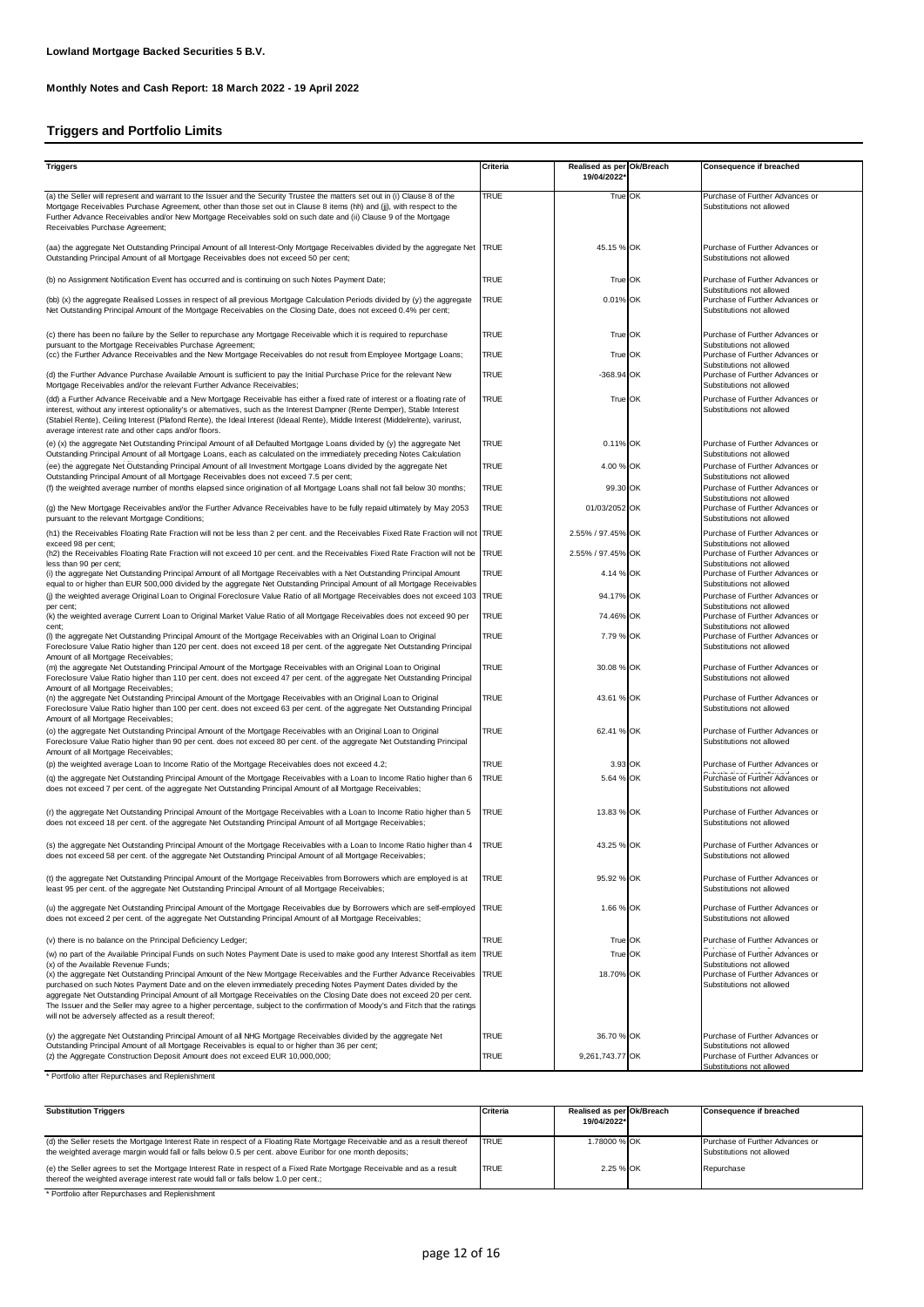# **Counterparty Credit Ratings & Triggers**

| <b>Counterparty Credit Ratings</b>               |                   |                |                   |                   |                          |                   |                          |                   |                          |                       |                                                                                                                                                                                                                                                                                              |
|--------------------------------------------------|-------------------|----------------|-------------------|-------------------|--------------------------|-------------------|--------------------------|-------------------|--------------------------|-----------------------|----------------------------------------------------------------------------------------------------------------------------------------------------------------------------------------------------------------------------------------------------------------------------------------------|
|                                                  |                   |                |                   | S&P (ST/LT)       |                          | Moody's (ST/LT)   |                          | Fitch (ST/LT)     |                          | <b>DBRS (ST/LT)</b>   |                                                                                                                                                                                                                                                                                              |
| Role                                             | Party             | Rank           | Rating<br>Trigger | Current<br>Rating | Rating<br><b>Trigger</b> | Current<br>Rating | Rating<br><b>Trigger</b> | Current<br>Rating | Rating<br><b>Trigger</b> | <b>Current Rating</b> | Consequence if breached                                                                                                                                                                                                                                                                      |
| Cash Advance Facility Provider de Volksbank N.V. |                   | $\overline{1}$ |                   |                   | $P-1/$                   | $P-1/$            | F1/A                     | $F1/A-$           |                          |                       | (i) replace itself with an alternative bank (ii) obtain a third party, having at<br>least the Requisite Rating, to guarantee the obligations of the Floating<br>Rate GIC Provider (iii) take any other action to maintain the then<br>current ratings assigned to the Mortgage-Backed Notes. |
| <b>Commingling Guarantor</b>                     | de Volksbank N.V. |                |                   |                   | / Baa1                   | / A2              | F <sub>2</sub> / BBB     | $F1/A-$           |                          |                       | (i) replace itself with an alternative bank (ii) obtain a third party, having at<br>least the Requisite Rating, to quarantee the obligations of the Floating<br>Rate GIC Provider (iii) take any other action to maintain the then<br>current ratings assigned to the Mortgage-Backed Notes. |
| Construction Deposit Guarantor ING Bank N.V.     |                   |                |                   |                   | $P-1/$                   | $P-1/$            | F1/A                     | $F1 + A$          |                          |                       | (i) replace itself with an alternative bank (ii) obtain a third party, having at<br>least the Requisite Rating, to guarantee the obligations of the Floating<br>Rate GIC Provider (iii) take any other action to maintain the then<br>current ratings assigned to the Mortgage-Backed Notes. |
| Custodian                                        | ING Bank N.V.     | $\overline{1}$ |                   |                   | P-2 / Baa2               | P-1 / Aa3         | $F2$ / BBB               | $F1 + A$          |                          |                       | (i) replace itself with an alternative bank (ii) obtain a third party, having at<br>least the Requisite Rating, to quarantee the obligations of the Floating<br>Rate GIC Provider (iii) take any other action to maintain the then<br>current ratings assigned to the Mortgage-Backed Notes. |
| <b>Issuer Account Bank</b>                       | ING Bank N.V.     | $\overline{1}$ |                   |                   | $P-1/$                   | $P-1/$            | F1/A                     | $F1 + A$          |                          |                       | (i) replace itself with an alternative bank (ii) obtain a third party, having at<br>least the Requisite Rating, to quarantee the obligations of the Floating<br>Rate GIC Provider (iii) take any other action to maintain the then<br>current ratings assigned to the Mortgage-Backed Notes. |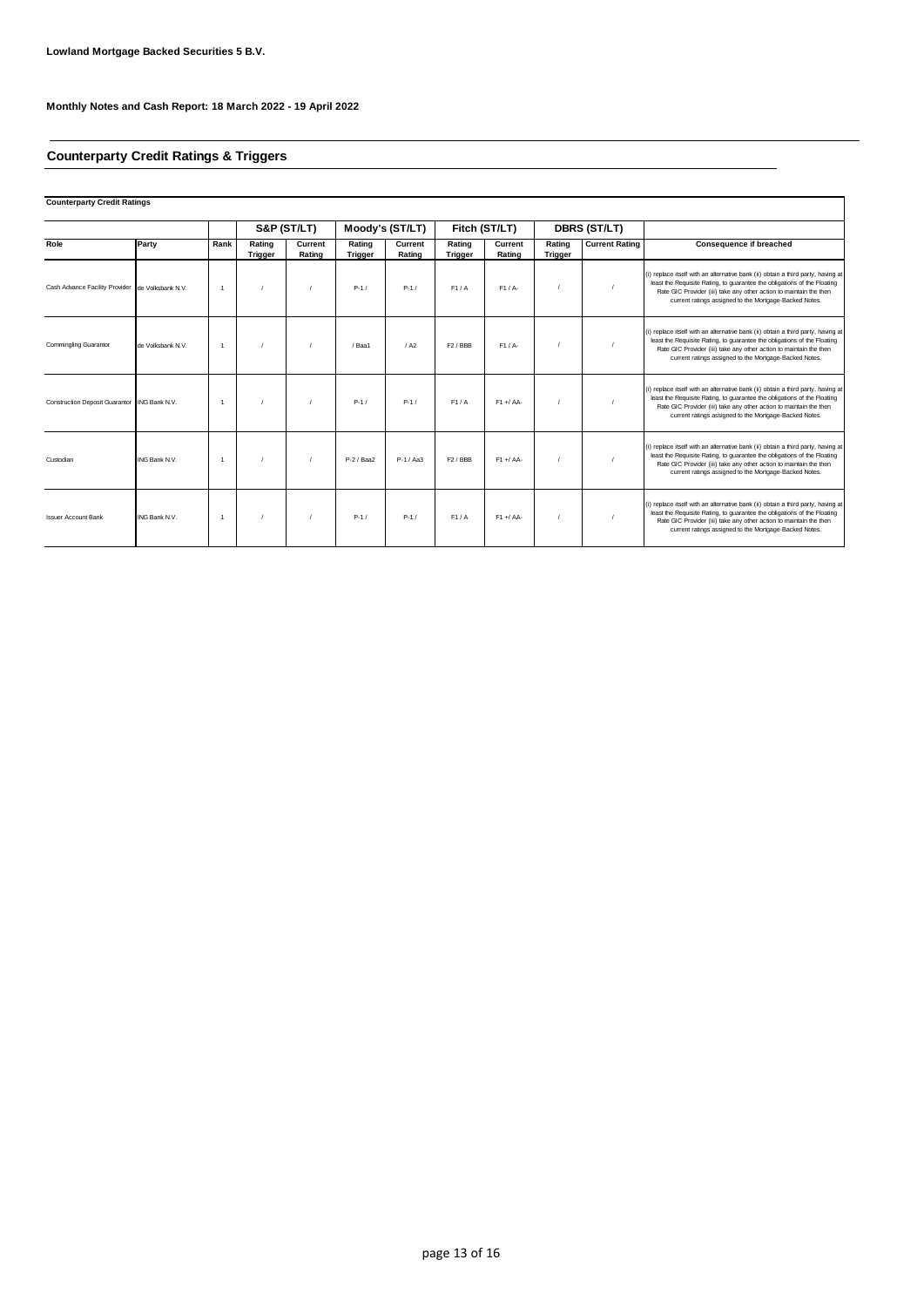**Monthly Notes and Cash Report: 18 February 2022 - 18 March 2022**

| Glossary |  |
|----------|--|

| unuuun y                                           |                                                                                                                                                                                                                                                                                                                                                                           |
|----------------------------------------------------|---------------------------------------------------------------------------------------------------------------------------------------------------------------------------------------------------------------------------------------------------------------------------------------------------------------------------------------------------------------------------|
| Term                                               | <b>Definition / Calculation</b>                                                                                                                                                                                                                                                                                                                                           |
| Arrears                                            | means an amount that is overdue exceeding EUR 11;                                                                                                                                                                                                                                                                                                                         |
| Article 405 of the CRR                             | means Article 405 of Regulation (EU) No 575/2013 of the European Parliament and of the Council of 26 June 2013 on prudential requirements for credit                                                                                                                                                                                                                      |
| Article 51 of the AIFMR                            | institutions and investment firms and amending Regulation (EU) No 648/2012;<br>means Article 51 of the Commission Delegated Regulation No 231/2013 of 19 December 2012 supplementing Directive 2011/61/EU of the European<br>Parliament and of the Council with regard to exemptions, general operating conditions, depositaries, leverage, transparency and supervision; |
| Back-Up Servicer                                   | N/A;                                                                                                                                                                                                                                                                                                                                                                      |
| Cash Advance Facility                              | means the cash advance facility as referred to in Clause 3.1 of the Cash Advance Facility Agreement;                                                                                                                                                                                                                                                                      |
| Cash Advance Facility Maximum Available Amount     | means an amount equal to the greater of (i) 1.6 per cent. of the Principal Amount Outstanding of the Class A Notes on such date and (ii) 0.6 per cent of the<br>Principal Amount Outstanding of the Class A Notes as at the Closing Date.                                                                                                                                 |
| Cash Advance Facility Provider                     | means de Volksbank N.V.;                                                                                                                                                                                                                                                                                                                                                  |
| Cash Advance Facility Stand-by Drawing Account     | means the Issuer Collection Account on which any Cash Advance Facility Stand-by Drawing will be deposited;                                                                                                                                                                                                                                                                |
| Constant Default Rate (CDR)                        | represents the percentage of outstanding principal balances in the pool that are in default in relation to the principal balance of the mortgage pool;                                                                                                                                                                                                                    |
| Constant Prepayment Rate (CPR)                     | means prepayment as ratio of the principal mortgage balance outstanding at the beginning of the relevant period;                                                                                                                                                                                                                                                          |
| <b>Construction Deposit</b>                        | means in relation to a Mortgage Loan, that part of the Mortgage Loan which the relevant Borrower requested to be disbursed into a blocked account held in<br>his name with the relevant Seller, the proceeds of which may be applied towards construction of, or improvements to, the relevant Mortgaged Asset;                                                           |
| <b>Construction Deposit Guarantee</b>              | N/A;                                                                                                                                                                                                                                                                                                                                                                      |
| Coupon                                             | means the interest coupons appertaining to the Notes;                                                                                                                                                                                                                                                                                                                     |
| <b>Credit Enhancement</b>                          | the combined structural features that improve the credit worthiness of the respective notes.                                                                                                                                                                                                                                                                              |
| <b>Credit Rating</b>                               | an assessment of the credit worthiness of the notes assigned by the Credit Rating Agencies;                                                                                                                                                                                                                                                                               |
| Curr. Loan to Original Foreclosure Value (CLTOFV)  | means the ratio calculated by dividing the current outstanding loan amount by the Orignal Foreclosure Value;                                                                                                                                                                                                                                                              |
| Current Loan to Indexed Foreclosure Value (CLTIFV) | means the ratio calculated by dividing the current outstanding loan amount by the Indexed Foreclosure Value;                                                                                                                                                                                                                                                              |
| Current Loan to Indexed Market Value (CLTIMV)      | means the ratio calculated by dividing the current outstanding loan amount by the Indexed Market Value;                                                                                                                                                                                                                                                                   |
| Current Loan to Original Market Value (CLTOMV)     | means the ratio calculated by dividing the current outstanding loan amount by the Original Market Value;                                                                                                                                                                                                                                                                  |
| Custodian                                          | means ING Bank N.V.                                                                                                                                                                                                                                                                                                                                                       |
| Cut-Off Date                                       | means (i) with respect to the Mortgage Receivables purchased on the Closing Date, 30 April 2018 and (ii) with respect to Further Advance Receivables                                                                                                                                                                                                                      |
| Day Count Convention                               | purchased on a Notes Payment Date, the first day of the month of the relevant Notes Payment Date;<br>means Actual/360 for the class A1 notes and 30/360 for the class A2 notes;                                                                                                                                                                                           |
| Debt Service to Income                             | means the ratio calculated by dividing the amount a borrower is required to pay (in interest and principal repayments) on an annual basis by the borrower(s)                                                                                                                                                                                                              |
| Deferred Purchase Price                            | disposable income;<br>means part of the purchase price for the Mortgage Receivables equal to the sum of all Deferred Purchase Price Instalments;                                                                                                                                                                                                                          |
| Deferred Purchase Price Installment                | means, after application of the relevant available amounts in accordance with the relevant Priority of Payments, any amount remaining after all items                                                                                                                                                                                                                     |
| Delinguency                                        | ranking higher than the item relating to the Deferred Purchase Price have been satisfied;<br>refer to Arrears;                                                                                                                                                                                                                                                            |
| Economic Region (NUTS)                             | The Nomenclature of Territorial Units for Statistics (NUTS) was drawn up by Eurostat more than 30 years ago in order to provide a single uniform<br>breakdown of territorial units for the production of regional statistics for the European Union. The NUTS classification has been used in EU legislation                                                              |
| <b>Equivalent Securities</b>                       | since 1988;<br>securities equivalent to Purchased Securities under that Transaction. If and to the extent that such Purchased Securities have been redeemed, the<br>expression shall mean a sum of money equivalent to the proceeds of the redemption (other than Distributions);                                                                                         |
| <b>Excess Spread</b>                               | $N/A$ ;                                                                                                                                                                                                                                                                                                                                                                   |
| <b>Excess Spread Margin</b>                        | $N/A$ ;                                                                                                                                                                                                                                                                                                                                                                   |
| <b>Final Maturity Date</b>                         | means the Notes Payment Date falling in May 2055;                                                                                                                                                                                                                                                                                                                         |
| <b>First Optional Redemption Date</b>              | means the Notes Payment Date falling in May 2023;                                                                                                                                                                                                                                                                                                                         |
| Foreclosed Mortgage Loan                           | means all mortgage rights and ancillary rights have been exercised;                                                                                                                                                                                                                                                                                                       |
| Foreclosed NHG Loan                                | means all mortgage rights and ancillary rights have been exercised on mortgage loan that has the benefit of an NHG Guarantee;                                                                                                                                                                                                                                             |
| Foreclosed Non NHG Loan                            | means all mortgage rights and ancillary rights have been exercised on mortgage loan that does not have the benefit of an NHG Guarantee;                                                                                                                                                                                                                                   |
| Foreclosure                                        | means forced (partial) repayment of the mortgage loan;                                                                                                                                                                                                                                                                                                                    |
| Foreclosure Value                                  | means the estimated value of the mortgaged property if the mortgaged property would be sold in a public auction;                                                                                                                                                                                                                                                          |
| Further Advances / Modified Loans                  | "Further Advance" means a loan or a further advance to be made to a Borrower under a Mortgage Loan, which is secured by the same Mortgage;                                                                                                                                                                                                                                |
| Indexed Foreclosure Value                          | means the estimated value of the mortgaged property if the mortgaged property would be sold in a public auction multiplied with the indexation rate per the                                                                                                                                                                                                               |
| <b>Indexed Market Value</b>                        | valuation date;<br>means the value of the collateral multiplied with the indexation rate per the valuation date, multiplied with the market value factor;                                                                                                                                                                                                                 |
| Interest Rate Fixed Period                         | relates to the period for which mortgage loan interest has been fixed;                                                                                                                                                                                                                                                                                                    |
| <b>Issuer Account Bank</b>                         | means Rabobank.                                                                                                                                                                                                                                                                                                                                                           |
| <b>Issuer Transaction Account</b>                  | means the Issuer Collection Account.                                                                                                                                                                                                                                                                                                                                      |
| Loan to Income (LTI)                               | means the ratio calculated by dividing the original loan amount by the income of the borrower at the moment of origination of the Mortgage Loan;                                                                                                                                                                                                                          |

| Loanpart Payment Frequency               | monthly;                                                                                                                                                                                                                                                                                                                                                                                                                                                                                                                                           |
|------------------------------------------|----------------------------------------------------------------------------------------------------------------------------------------------------------------------------------------------------------------------------------------------------------------------------------------------------------------------------------------------------------------------------------------------------------------------------------------------------------------------------------------------------------------------------------------------------|
| Loanpart(s)                              | means one or more of the loan parts (leningdelen) of which a Mortgage Loan consists;                                                                                                                                                                                                                                                                                                                                                                                                                                                               |
| Loss                                     | refer to Realised Loss;                                                                                                                                                                                                                                                                                                                                                                                                                                                                                                                            |
| <b>Loss Severity</b>                     | means loss as a percentage of the principal outstanding at foreclosure;                                                                                                                                                                                                                                                                                                                                                                                                                                                                            |
| Market Value                             | means estimated value of the mortgaged property if the mortgaged property would be privately sold voluntarily;                                                                                                                                                                                                                                                                                                                                                                                                                                     |
| Mortgage Loan<br>Mortgage Loan Portfolio | means the mortgage loans granted by the relevant Seller to the relevant borrowers which may consist of one or more Loan Parts as set forth in the List of<br>Mortgage Loans and, after any purchase and assignment of any New Mortgage Receivables or Further Advance Receivables has taken place in<br>accordance with the Mortgage Receivables Purchase Agreement, the relevant New Mortgage Loans and/or Further Advances, to the extent not<br>retransferred or otherwise disposed of by the Issuer:<br>means the portfolio of Mortgage Loans; |
| Mortgage Receivable(s)                   | means any and all rights of the relevant Seller (and after assignment of such rights to the Issuer, of the Issuer) against the Borrower under or in connection<br>with a Mortgage Loan, including any and all claims of the relevant Seller (or the Issuer after assignment) on the Borrower as a result of the Mortgage Loan<br>being terminated, dissolved or declared null and void;                                                                                                                                                            |
| <b>NHG Guarantee</b>                     | means a quarantee (borgtocht) under the NHG Conditions granted by Stichting WEW;                                                                                                                                                                                                                                                                                                                                                                                                                                                                   |
| NHG Loan                                 | means a Mortgage Loan that has the benefit of an NHG Guarantee;<br>page 14 of 16                                                                                                                                                                                                                                                                                                                                                                                                                                                                   |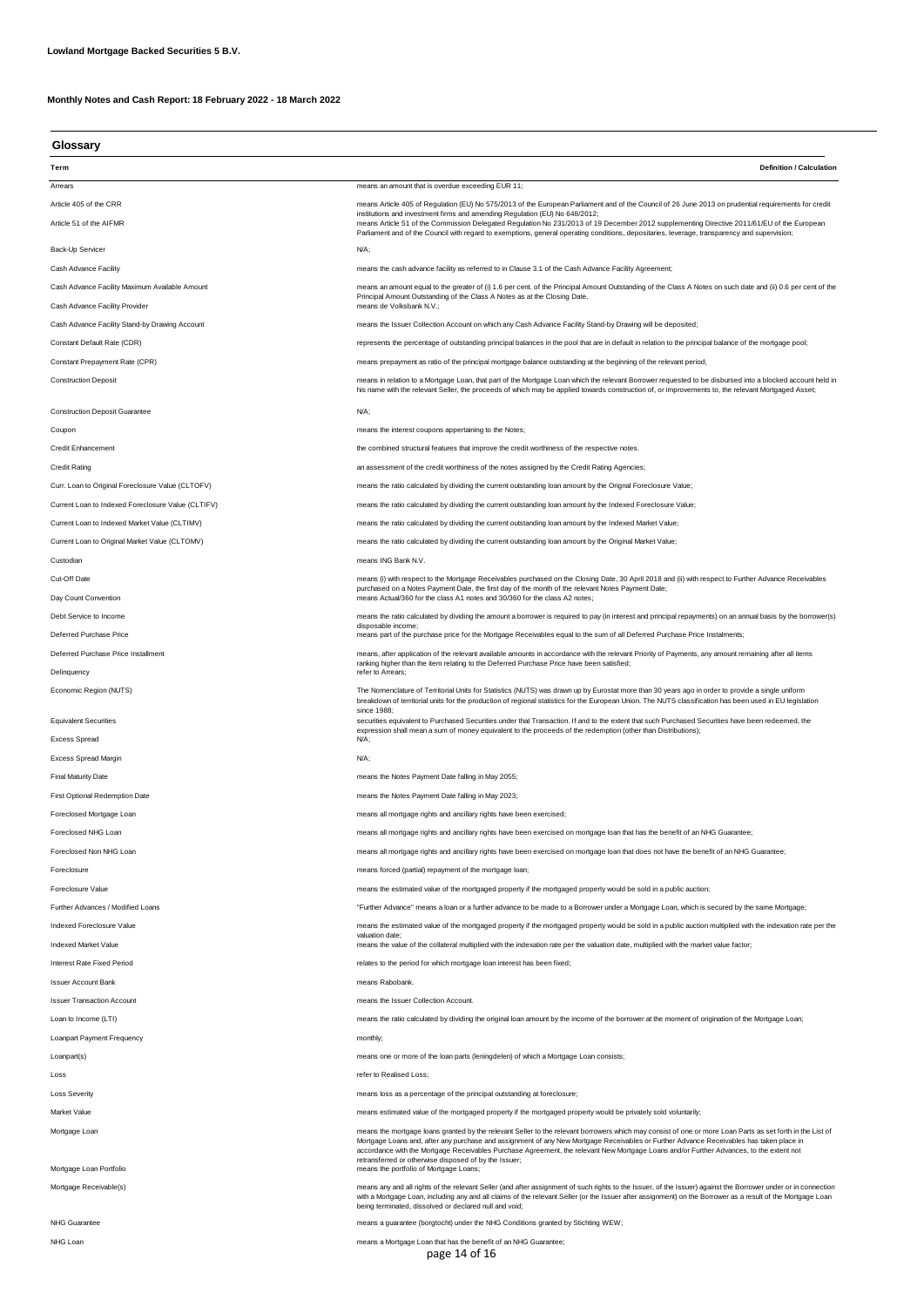## **Monthly Notes and Cash Report: 18 February 2022 - 18 March 2022**

| Non NHG Loan                                      | means a Mortgage Loan that does not have the benefit of an NHG Guarantee;                                                                                                                                                                                                                                                                                                                                                                                                                                                                                                                                                                                                                                                                                                                                                                                                                                                                                                                                                                                                                                                                                                                                                                                                                                                                                                                                                                                                                                                                                                                                                                                                                                                                                                                                                                                                                                                                                                                                                                                                                                                                                                                                |
|---------------------------------------------------|----------------------------------------------------------------------------------------------------------------------------------------------------------------------------------------------------------------------------------------------------------------------------------------------------------------------------------------------------------------------------------------------------------------------------------------------------------------------------------------------------------------------------------------------------------------------------------------------------------------------------------------------------------------------------------------------------------------------------------------------------------------------------------------------------------------------------------------------------------------------------------------------------------------------------------------------------------------------------------------------------------------------------------------------------------------------------------------------------------------------------------------------------------------------------------------------------------------------------------------------------------------------------------------------------------------------------------------------------------------------------------------------------------------------------------------------------------------------------------------------------------------------------------------------------------------------------------------------------------------------------------------------------------------------------------------------------------------------------------------------------------------------------------------------------------------------------------------------------------------------------------------------------------------------------------------------------------------------------------------------------------------------------------------------------------------------------------------------------------------------------------------------------------------------------------------------------------|
| <b>Notification Events</b>                        | means any of the Assignment Notification Events and the Pledge Notification Events;                                                                                                                                                                                                                                                                                                                                                                                                                                                                                                                                                                                                                                                                                                                                                                                                                                                                                                                                                                                                                                                                                                                                                                                                                                                                                                                                                                                                                                                                                                                                                                                                                                                                                                                                                                                                                                                                                                                                                                                                                                                                                                                      |
| <b>Notification Trigger</b>                       | A notification trigger is an event that when it occurs or a threshold that when it is breached, is considered to be an Assignment Notification Event;                                                                                                                                                                                                                                                                                                                                                                                                                                                                                                                                                                                                                                                                                                                                                                                                                                                                                                                                                                                                                                                                                                                                                                                                                                                                                                                                                                                                                                                                                                                                                                                                                                                                                                                                                                                                                                                                                                                                                                                                                                                    |
| Occupancy                                         | means the way the mortgaged property is used (eg. owner occupied);                                                                                                                                                                                                                                                                                                                                                                                                                                                                                                                                                                                                                                                                                                                                                                                                                                                                                                                                                                                                                                                                                                                                                                                                                                                                                                                                                                                                                                                                                                                                                                                                                                                                                                                                                                                                                                                                                                                                                                                                                                                                                                                                       |
| Orig. Loan to Original Foreclosure Value (OLTOFV) | means the ratio calculated by dividing the original principal amount of a Mortgage Receivable at the moment of origination by the Original Foreclosure                                                                                                                                                                                                                                                                                                                                                                                                                                                                                                                                                                                                                                                                                                                                                                                                                                                                                                                                                                                                                                                                                                                                                                                                                                                                                                                                                                                                                                                                                                                                                                                                                                                                                                                                                                                                                                                                                                                                                                                                                                                   |
| Orig. Loan to Original Market Value (OLTOMV)      | Value;<br>means the ratio calculated by dividing the original loan amount by the Original Market Value;                                                                                                                                                                                                                                                                                                                                                                                                                                                                                                                                                                                                                                                                                                                                                                                                                                                                                                                                                                                                                                                                                                                                                                                                                                                                                                                                                                                                                                                                                                                                                                                                                                                                                                                                                                                                                                                                                                                                                                                                                                                                                                  |
| Original Foreclosure Value                        | means the Foreclosure Value as assessed by the relevant Originator at the time of granting the Mortgage Loan;                                                                                                                                                                                                                                                                                                                                                                                                                                                                                                                                                                                                                                                                                                                                                                                                                                                                                                                                                                                                                                                                                                                                                                                                                                                                                                                                                                                                                                                                                                                                                                                                                                                                                                                                                                                                                                                                                                                                                                                                                                                                                            |
| <b>Original Market Value</b>                      | means the value of the mortgaged property if the mortgaged property would be privately sold voluntarily, estimated during the assessment of the<br>application;                                                                                                                                                                                                                                                                                                                                                                                                                                                                                                                                                                                                                                                                                                                                                                                                                                                                                                                                                                                                                                                                                                                                                                                                                                                                                                                                                                                                                                                                                                                                                                                                                                                                                                                                                                                                                                                                                                                                                                                                                                          |
| Originator                                        | means each of de Volkbank N.V.                                                                                                                                                                                                                                                                                                                                                                                                                                                                                                                                                                                                                                                                                                                                                                                                                                                                                                                                                                                                                                                                                                                                                                                                                                                                                                                                                                                                                                                                                                                                                                                                                                                                                                                                                                                                                                                                                                                                                                                                                                                                                                                                                                           |
| <b>Outstanding Principal Amount</b>               | means, at any moment in time, (i) the outstanding principal amount of a Mortgage Receivable at such time and (ii), after a Realised Loss of type (a) and (b)<br>of the definition in respect of such Mortgage Receivable has been debited to the Principal Deficiency Ledger, zero;                                                                                                                                                                                                                                                                                                                                                                                                                                                                                                                                                                                                                                                                                                                                                                                                                                                                                                                                                                                                                                                                                                                                                                                                                                                                                                                                                                                                                                                                                                                                                                                                                                                                                                                                                                                                                                                                                                                      |
| Payment Ratio                                     | The actual principal and interest payments received as ratio of the scheduled principal and interest payments during the relevant period;                                                                                                                                                                                                                                                                                                                                                                                                                                                                                                                                                                                                                                                                                                                                                                                                                                                                                                                                                                                                                                                                                                                                                                                                                                                                                                                                                                                                                                                                                                                                                                                                                                                                                                                                                                                                                                                                                                                                                                                                                                                                |
| Penalties<br>Performing Loans                     | means amounts to be paid by the borrower with regard to amounts in arrears and or (partial) prepayment of the mortgage loan according to the relevant<br>mortgage contract and applicable general conditions;<br>means Mortgage Loans that are not in Arrears or Delinquent;                                                                                                                                                                                                                                                                                                                                                                                                                                                                                                                                                                                                                                                                                                                                                                                                                                                                                                                                                                                                                                                                                                                                                                                                                                                                                                                                                                                                                                                                                                                                                                                                                                                                                                                                                                                                                                                                                                                             |
| Post-Foreclosure Proceeds                         | means all amounts with regard to the relevant mortgage loan received after foreclosure of that mortgage loan;                                                                                                                                                                                                                                                                                                                                                                                                                                                                                                                                                                                                                                                                                                                                                                                                                                                                                                                                                                                                                                                                                                                                                                                                                                                                                                                                                                                                                                                                                                                                                                                                                                                                                                                                                                                                                                                                                                                                                                                                                                                                                            |
| Prepayments                                       | means non scheduled principal paid by the borrower prior to the expected maturity date;                                                                                                                                                                                                                                                                                                                                                                                                                                                                                                                                                                                                                                                                                                                                                                                                                                                                                                                                                                                                                                                                                                                                                                                                                                                                                                                                                                                                                                                                                                                                                                                                                                                                                                                                                                                                                                                                                                                                                                                                                                                                                                                  |
| Principal Deficiency Ledger                       | means the principal deficiency ledger relating to the relevant Classes of Notes and comprising sub-ledgers for each such Class of Notes;                                                                                                                                                                                                                                                                                                                                                                                                                                                                                                                                                                                                                                                                                                                                                                                                                                                                                                                                                                                                                                                                                                                                                                                                                                                                                                                                                                                                                                                                                                                                                                                                                                                                                                                                                                                                                                                                                                                                                                                                                                                                 |
| Principal Payment Date                            | means the current monthly payment date on which principal is paid out on the relevant notes;                                                                                                                                                                                                                                                                                                                                                                                                                                                                                                                                                                                                                                                                                                                                                                                                                                                                                                                                                                                                                                                                                                                                                                                                                                                                                                                                                                                                                                                                                                                                                                                                                                                                                                                                                                                                                                                                                                                                                                                                                                                                                                             |
| Principal Payment Rate (PPR)                      | means scheduled repayment as ratio of scheduled repayments to the principal mortgage balance outstanding at the beginning of the relevant period;                                                                                                                                                                                                                                                                                                                                                                                                                                                                                                                                                                                                                                                                                                                                                                                                                                                                                                                                                                                                                                                                                                                                                                                                                                                                                                                                                                                                                                                                                                                                                                                                                                                                                                                                                                                                                                                                                                                                                                                                                                                        |
|                                                   | means the prospectus dated 18 May 2018 relating to the issue of the Notes;                                                                                                                                                                                                                                                                                                                                                                                                                                                                                                                                                                                                                                                                                                                                                                                                                                                                                                                                                                                                                                                                                                                                                                                                                                                                                                                                                                                                                                                                                                                                                                                                                                                                                                                                                                                                                                                                                                                                                                                                                                                                                                                               |
| Prospectus<br><b>Realised Losses</b>              | "means, on any relevant Notes Calculation Date, the sum of                                                                                                                                                                                                                                                                                                                                                                                                                                                                                                                                                                                                                                                                                                                                                                                                                                                                                                                                                                                                                                                                                                                                                                                                                                                                                                                                                                                                                                                                                                                                                                                                                                                                                                                                                                                                                                                                                                                                                                                                                                                                                                                                               |
|                                                   | (a) with respect to the Mortgage Receivables in respect of which the relevant Seller, the relevant Servicer on behalf of the Issuer, the Issuer or the<br>Security Trustee has completed the foreclosure, such that there is no more collateral securing the Mortgage Receivable, in the immediately preceding<br>Notes Calculation Period, the amount by which (i) the aggregate Outstanding Principal Amount of all Mortgage Receivables less, with respect to the<br>Savings Mortgage Receivables and Bank Savings Mortgage Receivables, the Participations, exceeds (ii) the amount of the Net Foreclosure Proceeds<br>applied to reduce the Outstanding Principal Amount of the Mortgage Receivables less, with respect to Savings Mortgage Receivables and Bank Savings<br>Mortgage Receivables, the Participations; and<br>(b) with respect to the Mortgage Receivables sold by the Issuer in the immediately preceding Notes Calculation Period, the amount by which (i) the<br>aggregate Outstanding Principal Amount of such Mortgage Receivables, less, with respect to Savings Mortgage Receivables and Bank Savings Mortgage<br>Receivables, the Participations, exceeds (ii) the purchase price of the Mortgage Receivables sold to the extent relating to principal, less, with respect to<br>the Savings Mortgage Receivables and Bank Savings Mortgage Receivables, the Participations; and<br>(c) with respect to the Mortgage Receivables in respect of which the Borrower has (x) successfully asserted set-off or defence to payments or (y) repaid<br>or prepaid any amount in the immediately preceding Notes Calculation Period, the amount by which (i) the aggregate Outstanding Principal Amount of such<br>Mortgage Receivables less, with respect to Savings Mortgage Receivables and Bank Savings Mortgage Receivables, the Participations, prior to such set-<br>off or defence or repayment or prepayment exceeds (ii) the aggregate Outstanding Principal Amount of such Mortgage Receivables, less, with respect to<br>Savings Mortgage Receivables and Bank Savings Mortgage Receivables, the Participations after such set-off or defence or repayment or prepayment |
| Recoveries                                        | having been made, unless, and to the extent, such amount is received from the relevant Seller or otherwise in accordance with any item of the Available<br>refer to Post-Foreclosure-Proceeds;                                                                                                                                                                                                                                                                                                                                                                                                                                                                                                                                                                                                                                                                                                                                                                                                                                                                                                                                                                                                                                                                                                                                                                                                                                                                                                                                                                                                                                                                                                                                                                                                                                                                                                                                                                                                                                                                                                                                                                                                           |
| <b>Redemption Priority of Payments</b>            | means the priority of payments set out as such Clause 5.4 of the Trust Deed;                                                                                                                                                                                                                                                                                                                                                                                                                                                                                                                                                                                                                                                                                                                                                                                                                                                                                                                                                                                                                                                                                                                                                                                                                                                                                                                                                                                                                                                                                                                                                                                                                                                                                                                                                                                                                                                                                                                                                                                                                                                                                                                             |
| <b>Remaining Tenor</b>                            | the length of time until the final maturity date of the mortgage loan expressed in years;                                                                                                                                                                                                                                                                                                                                                                                                                                                                                                                                                                                                                                                                                                                                                                                                                                                                                                                                                                                                                                                                                                                                                                                                                                                                                                                                                                                                                                                                                                                                                                                                                                                                                                                                                                                                                                                                                                                                                                                                                                                                                                                |
| Replacements                                      | N/A;                                                                                                                                                                                                                                                                                                                                                                                                                                                                                                                                                                                                                                                                                                                                                                                                                                                                                                                                                                                                                                                                                                                                                                                                                                                                                                                                                                                                                                                                                                                                                                                                                                                                                                                                                                                                                                                                                                                                                                                                                                                                                                                                                                                                     |
| Replenishments                                    | means any Portfolio Mortgage Loan which is sold and assigned by the Seller to the<br>Issuer pursuant to clause 6 and 11 of the Mortgage Receivables Purchase Agreement;                                                                                                                                                                                                                                                                                                                                                                                                                                                                                                                                                                                                                                                                                                                                                                                                                                                                                                                                                                                                                                                                                                                                                                                                                                                                                                                                                                                                                                                                                                                                                                                                                                                                                                                                                                                                                                                                                                                                                                                                                                  |
| Repossesions                                      | refer to foreclosure;                                                                                                                                                                                                                                                                                                                                                                                                                                                                                                                                                                                                                                                                                                                                                                                                                                                                                                                                                                                                                                                                                                                                                                                                                                                                                                                                                                                                                                                                                                                                                                                                                                                                                                                                                                                                                                                                                                                                                                                                                                                                                                                                                                                    |
| Reserve Account                                   | N/A;                                                                                                                                                                                                                                                                                                                                                                                                                                                                                                                                                                                                                                                                                                                                                                                                                                                                                                                                                                                                                                                                                                                                                                                                                                                                                                                                                                                                                                                                                                                                                                                                                                                                                                                                                                                                                                                                                                                                                                                                                                                                                                                                                                                                     |
| Reserve Account Target Level                      | N/A;                                                                                                                                                                                                                                                                                                                                                                                                                                                                                                                                                                                                                                                                                                                                                                                                                                                                                                                                                                                                                                                                                                                                                                                                                                                                                                                                                                                                                                                                                                                                                                                                                                                                                                                                                                                                                                                                                                                                                                                                                                                                                                                                                                                                     |
| Revenue Priority of Payments                      | means the priority of payments set out as such in section 5.2 (Priorities of Payments) of this Prospectus;                                                                                                                                                                                                                                                                                                                                                                                                                                                                                                                                                                                                                                                                                                                                                                                                                                                                                                                                                                                                                                                                                                                                                                                                                                                                                                                                                                                                                                                                                                                                                                                                                                                                                                                                                                                                                                                                                                                                                                                                                                                                                               |
| <b>Saving Deposits</b>                            | means savings in a bank account, pledged to the mortgage lender, which are meant to repay the loan at maturity;                                                                                                                                                                                                                                                                                                                                                                                                                                                                                                                                                                                                                                                                                                                                                                                                                                                                                                                                                                                                                                                                                                                                                                                                                                                                                                                                                                                                                                                                                                                                                                                                                                                                                                                                                                                                                                                                                                                                                                                                                                                                                          |
| Seasoning                                         | means the difference between the loan start date and the current reporting period;                                                                                                                                                                                                                                                                                                                                                                                                                                                                                                                                                                                                                                                                                                                                                                                                                                                                                                                                                                                                                                                                                                                                                                                                                                                                                                                                                                                                                                                                                                                                                                                                                                                                                                                                                                                                                                                                                                                                                                                                                                                                                                                       |
| Seller                                            | means each of de Volksbank N.V.                                                                                                                                                                                                                                                                                                                                                                                                                                                                                                                                                                                                                                                                                                                                                                                                                                                                                                                                                                                                                                                                                                                                                                                                                                                                                                                                                                                                                                                                                                                                                                                                                                                                                                                                                                                                                                                                                                                                                                                                                                                                                                                                                                          |
| Servicer                                          | means each of de Volksbank N.V.                                                                                                                                                                                                                                                                                                                                                                                                                                                                                                                                                                                                                                                                                                                                                                                                                                                                                                                                                                                                                                                                                                                                                                                                                                                                                                                                                                                                                                                                                                                                                                                                                                                                                                                                                                                                                                                                                                                                                                                                                                                                                                                                                                          |
| <b>Signing Date</b>                               | means 18 May 2018 or such later date as may be agreed between the Issuer, the Seller and the Manager;                                                                                                                                                                                                                                                                                                                                                                                                                                                                                                                                                                                                                                                                                                                                                                                                                                                                                                                                                                                                                                                                                                                                                                                                                                                                                                                                                                                                                                                                                                                                                                                                                                                                                                                                                                                                                                                                                                                                                                                                                                                                                                    |
| <b>Special Servicer</b>                           | N/A;                                                                                                                                                                                                                                                                                                                                                                                                                                                                                                                                                                                                                                                                                                                                                                                                                                                                                                                                                                                                                                                                                                                                                                                                                                                                                                                                                                                                                                                                                                                                                                                                                                                                                                                                                                                                                                                                                                                                                                                                                                                                                                                                                                                                     |
| Subordinated Loan                                 | N/A;                                                                                                                                                                                                                                                                                                                                                                                                                                                                                                                                                                                                                                                                                                                                                                                                                                                                                                                                                                                                                                                                                                                                                                                                                                                                                                                                                                                                                                                                                                                                                                                                                                                                                                                                                                                                                                                                                                                                                                                                                                                                                                                                                                                                     |
| Swap Counterparty                                 | N/A;                                                                                                                                                                                                                                                                                                                                                                                                                                                                                                                                                                                                                                                                                                                                                                                                                                                                                                                                                                                                                                                                                                                                                                                                                                                                                                                                                                                                                                                                                                                                                                                                                                                                                                                                                                                                                                                                                                                                                                                                                                                                                                                                                                                                     |
| Swap Counterparty Default Payment                 | N/A;                                                                                                                                                                                                                                                                                                                                                                                                                                                                                                                                                                                                                                                                                                                                                                                                                                                                                                                                                                                                                                                                                                                                                                                                                                                                                                                                                                                                                                                                                                                                                                                                                                                                                                                                                                                                                                                                                                                                                                                                                                                                                                                                                                                                     |
| Swap Notional Amount                              | N/A;                                                                                                                                                                                                                                                                                                                                                                                                                                                                                                                                                                                                                                                                                                                                                                                                                                                                                                                                                                                                                                                                                                                                                                                                                                                                                                                                                                                                                                                                                                                                                                                                                                                                                                                                                                                                                                                                                                                                                                                                                                                                                                                                                                                                     |
| <b>Trust Deed</b>                                 | means the trust deed entered into by, amongst others, the Issuer and the Security Trustee dated the Closing Date;                                                                                                                                                                                                                                                                                                                                                                                                                                                                                                                                                                                                                                                                                                                                                                                                                                                                                                                                                                                                                                                                                                                                                                                                                                                                                                                                                                                                                                                                                                                                                                                                                                                                                                                                                                                                                                                                                                                                                                                                                                                                                        |

| Weighted Average Life     | means the expected average total number of years needed for the issuer to repay all principal, whereby the time between origination and each repayment |
|---------------------------|--------------------------------------------------------------------------------------------------------------------------------------------------------|
|                           | is weighted by the repayment amount;                                                                                                                   |
| Weighted Average Maturity | means the expected average number of years between the reporting date and the maturity of each loan, whereby the time between the reporting date and   |
|                           | the maturity of each loan is weighted by the size of the loan;                                                                                         |
| WEW                       | Stichting Waarborgfonds Eigen Woning;                                                                                                                  |
|                           |                                                                                                                                                        |

WEW Claims means losses which are claimed with the WEW based on the NHG conditions;

page 15 of 16